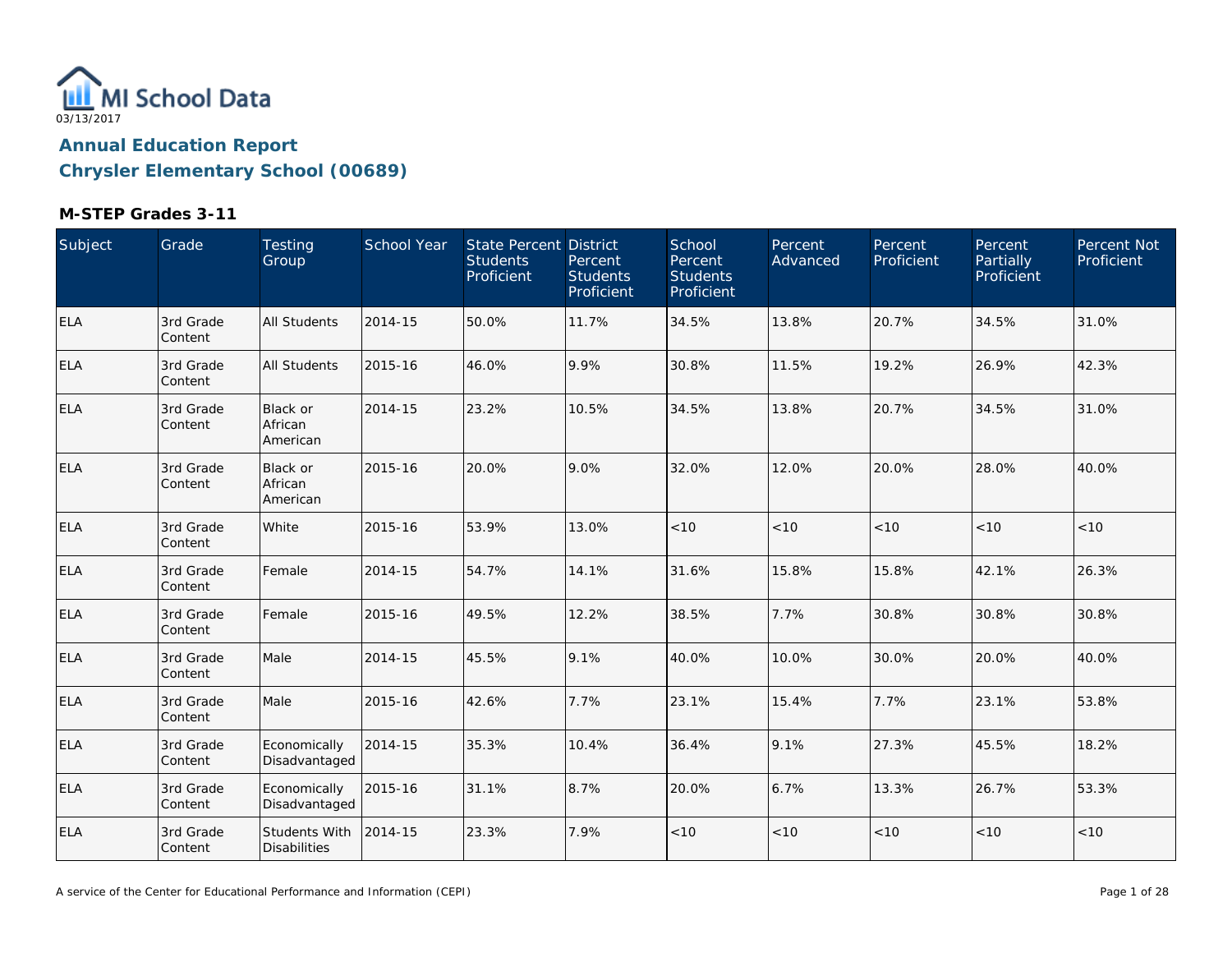

| Subject    | Grade                | Testing<br>Group                       | School Year | State Percent District<br><b>Students</b><br>Proficient | Percent<br><b>Students</b><br>Proficient | School<br>Percent<br><b>Students</b><br>Proficient | Percent<br>Advanced | Percent<br>Proficient | Percent<br>Partially<br>Proficient | Percent Not<br>Proficient |
|------------|----------------------|----------------------------------------|-------------|---------------------------------------------------------|------------------------------------------|----------------------------------------------------|---------------------|-----------------------|------------------------------------|---------------------------|
| <b>ELA</b> | 3rd Grade<br>Content | Students With<br><b>Disabilities</b>   | 2015-16     | 20.7%                                                   | 6.4%                                     | $<10$                                              | < 10                | < 10                  | < 10                               | <10                       |
| <b>ELA</b> | 4th Grade<br>Content | All Students                           | 2014-15     | 46.6%                                                   | 11.5%                                    | 46.2%                                              | 19.2%               | 26.9%                 | 38.5%                              | 15.4%                     |
| <b>ELA</b> | 4th Grade<br>Content | All Students                           | 2015-16     | 46.3%                                                   | 10.9%                                    | 23.3%                                              | 20.0%               | 3.3%                  | 33.3%                              | 43.3%                     |
| <b>ELA</b> | 4th Grade<br>Content | <b>Black or</b><br>African<br>American | 2014-15     | 21.2%                                                   | 10.6%                                    | 41.7%                                              | 12.5%               | 29.2%                 | 41.7%                              | 16.7%                     |
| <b>ELA</b> | 4th Grade<br>Content | Black or<br>African<br>American        | 2015-16     | 20.4%                                                   | 9.7%                                     | 23.3%                                              | 20.0%               | 3.3%                  | 33.3%                              | 43.3%                     |
| <b>ELA</b> | 4th Grade<br>Content | White                                  | 2014-15     | 53.9%                                                   | 16.2%                                    | < 10                                               | < 10                | < 10                  | < 10                               | < 10                      |
| <b>ELA</b> | 4th Grade<br>Content | Female                                 | 2014-15     | 51.5%                                                   | 14.5%                                    | 38.5%                                              | 30.8%               | 7.7%                  | 53.8%                              | 7.7%                      |
| <b>ELA</b> | 4th Grade<br>Content | Female                                 | 2015-16     | 50.9%                                                   | 13.0%                                    | 22.2%                                              | 16.7%               | 5.6%                  | 38.9%                              | 38.9%                     |
| <b>ELA</b> | 4th Grade<br>Content | Male                                   | 2014-15     | 41.8%                                                   | 8.7%                                     | 53.8%                                              | 7.7%                | 46.2%                 | 23.1%                              | 23.1%                     |
| <b>ELA</b> | 4th Grade<br>Content | Male                                   | 2015-16     | 41.8%                                                   | 8.7%                                     | 25.0%                                              | 25.0%               | 0.0%                  | 25.0%                              | 50.0%                     |
| <b>ELA</b> | 4th Grade<br>Content | Economically<br>Disadvantaged          | 2014-15     | 30.9%                                                   | 10.0%                                    | 50.0%                                              | 10.0%               | 40.0%                 | 40.0%                              | 10.0%                     |
| <b>ELA</b> | 4th Grade<br>Content | Economically<br>Disadvantaged          | 2015-16     | 30.8%                                                   | 10.1%                                    | 33.3%                                              | 27.8%               | 5.6%                  | 33.3%                              | 33.3%                     |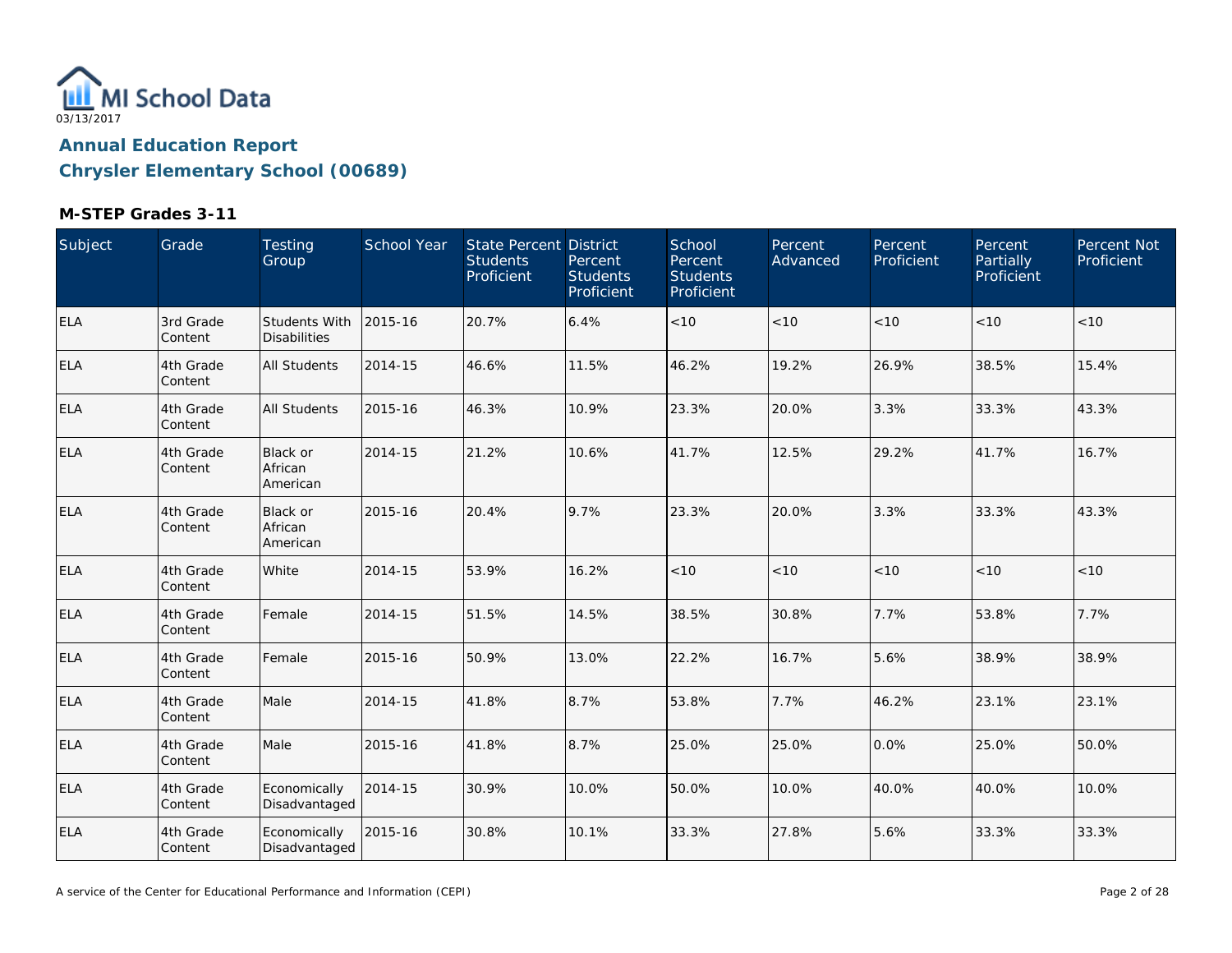

| Subject    | Grade                | Testing<br>Group                            | School Year | State Percent District<br><b>Students</b><br>Proficient | Percent<br><b>Students</b><br>Proficient | School<br>Percent<br><b>Students</b><br>Proficient | Percent<br>Advanced | Percent<br>Proficient | Percent<br>Partially<br>Proficient | Percent Not<br>Proficient |
|------------|----------------------|---------------------------------------------|-------------|---------------------------------------------------------|------------------------------------------|----------------------------------------------------|---------------------|-----------------------|------------------------------------|---------------------------|
| <b>ELA</b> | 4th Grade<br>Content | <b>Students With</b><br><b>Disabilities</b> | 2014-15     | 17.2%                                                   | 3.8%                                     | $<10$                                              | < 10                | < 10                  | < 10                               | < 10                      |
| <b>ELA</b> | 4th Grade<br>Content | Students With<br><b>Disabilities</b>        | 2015-16     | 17.5%                                                   | 4.5%                                     | $<10$                                              | < 10                | < 10                  | < 10                               | < 10                      |
| <b>ELA</b> | 5th Grade<br>Content | All Students                                | 2014-15     | 48.7%                                                   | 12.7%                                    | 40.7%                                              | 18.5%               | 22.2%                 | 18.5%                              | 40.7%                     |
| <b>ELA</b> | 5th Grade<br>Content | <b>All Students</b>                         | 2015-16     | 50.6%                                                   | 12.8%                                    | 58.6%                                              | 17.2%               | 41.4%                 | 37.9%                              | 3.4%                      |
| <b>ELA</b> | 5th Grade<br>Content | Black or<br>African<br>American             | 2014-15     | 22.5%                                                   | 11.4%                                    | 42.3%                                              | 19.2%               | 23.1%                 | 19.2%                              | 38.5%                     |
| <b>ELA</b> | 5th Grade<br>Content | Black or<br>African<br>American             | 2015-16     | 23.7%                                                   | 12.3%                                    | 55.6%                                              | 11.1%               | 44.4%                 | 40.7%                              | 3.7%                      |
| <b>ELA</b> | 5th Grade<br>Content | White                                       | 2014-15     | 55.7%                                                   | 7.2%                                     | $<10$                                              | $<10$               | < 10                  | < 10                               | <10                       |
| <b>ELA</b> | 5th Grade<br>Content | White                                       | 2015-16     | 58.1%                                                   | 16.0%                                    | $<10$                                              | $<10$               | $<10$                 | < 10                               | $<10$                     |
| <b>ELA</b> | 5th Grade<br>Content | Female                                      | 2014-15     | 54.3%                                                   | 14.6%                                    | 50.0%                                              | 25.0%               | 25.0%                 | 8.3%                               | 41.7%                     |
| ELA        | 5th Grade<br>Content | Female                                      | 2015-16     | 55.8%                                                   | 15.4%                                    | 64.3%                                              | 21.4%               | 42.9%                 | 35.7%                              | 0.0%                      |
| <b>ELA</b> | 5th Grade<br>Content | Male                                        | 2014-15     | 43.3%                                                   | 10.8%                                    | 33.3%                                              | 13.3%               | 20.0%                 | 26.7%                              | 40.0%                     |
| <b>ELA</b> | 5th Grade<br>Content | Male                                        | 2015-16     | 45.5%                                                   | 10.4%                                    | 53.3%                                              | 13.3%               | 40.0%                 | 40.0%                              | 6.7%                      |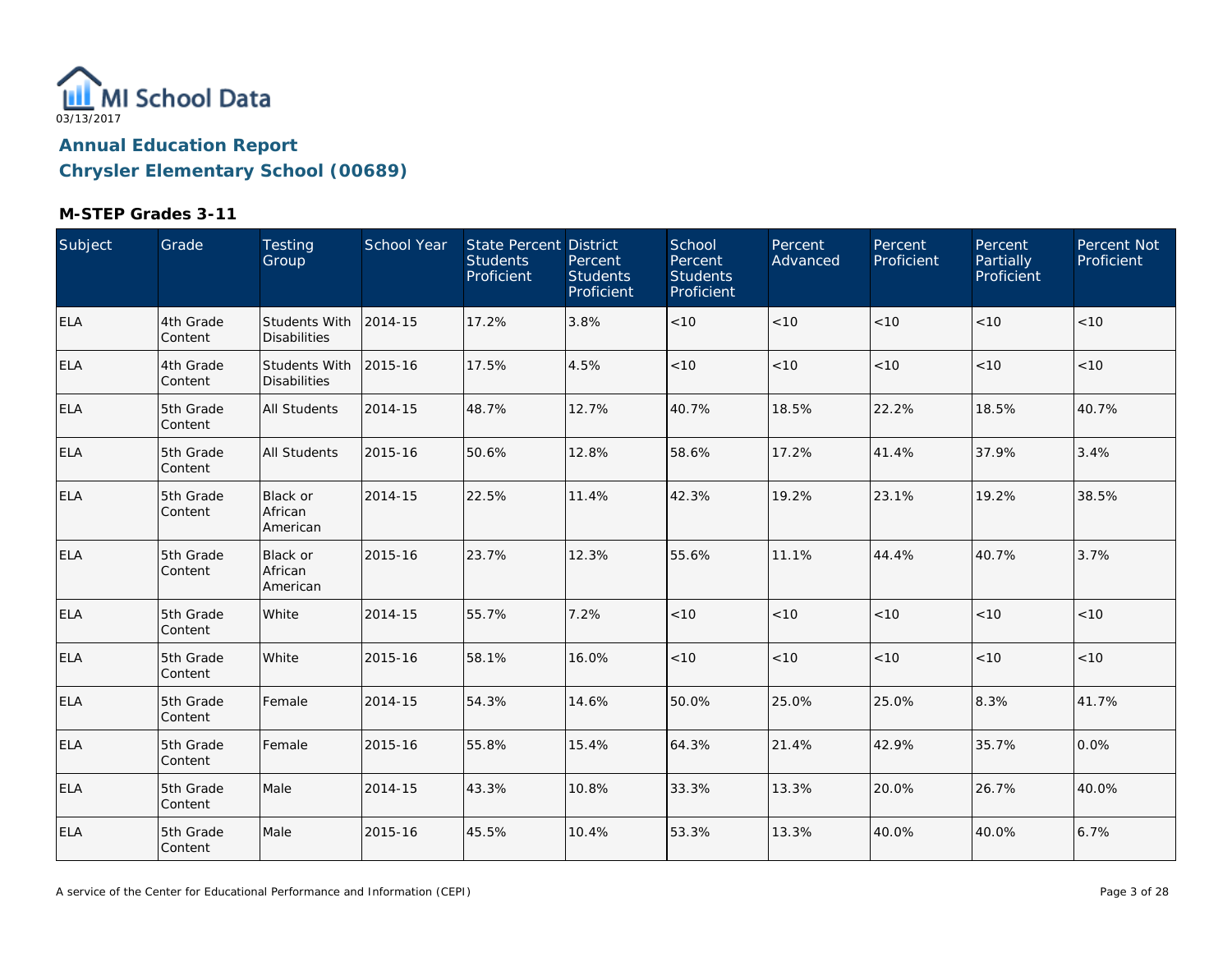

| Subject     | Grade                | Testing<br>Group                       | School Year | <b>State Percent District</b><br><b>Students</b><br>Proficient | Percent<br><b>Students</b><br>Proficient | School<br>Percent<br><b>Students</b><br>Proficient | Percent<br>Advanced | Percent<br>Proficient | Percent<br>Partially<br>Proficient | Percent Not<br>Proficient |
|-------------|----------------------|----------------------------------------|-------------|----------------------------------------------------------------|------------------------------------------|----------------------------------------------------|---------------------|-----------------------|------------------------------------|---------------------------|
| <b>ELA</b>  | 5th Grade<br>Content | Economically<br>Disadvantaged          | 2014-15     | 32.6%                                                          | 10.8%                                    | < 10                                               | < 10                | < 10                  | < 10                               | < 10                      |
| <b>ELA</b>  | 5th Grade<br>Content | Economically<br>Disadvantaged          | 2015-16     | 34.4%                                                          | 11.3%                                    | 42.9%                                              | 14.3%               | 28.6%                 | 50.0%                              | 7.1%                      |
| Mathematics | 3rd Grade<br>Content | <b>All Students</b>                    | 2014-15     | 48.8%                                                          | 12.8%                                    | 27.6%                                              | 6.9%                | 20.7%                 | 34.5%                              | 37.9%                     |
| Mathematics | 3rd Grade<br>Content | <b>All Students</b>                    | 2015-16     | 45.2%                                                          | 10.4%                                    | 30.8%                                              | 0.0%                | 30.8%                 | 34.6%                              | 34.6%                     |
| Mathematics | 3rd Grade<br>Content | Black or<br>African<br>American        | 2014-15     | 20.3%                                                          | 11.5%                                    | 27.6%                                              | 6.9%                | 20.7%                 | 34.5%                              | 37.9%                     |
| Mathematics | 3rd Grade<br>Content | <b>Black or</b><br>African<br>American | 2015-16     | 17.9%                                                          | 9.2%                                     | 32.0%                                              | 0.0%                | 32.0%                 | 36.0%                              | 32.0%                     |
| Mathematics | 3rd Grade<br>Content | White                                  | 2015-16     | 53.2%                                                          | 15.9%                                    | < 10                                               | < 10                | < 10                  | < 10                               | < 10                      |
| Mathematics | 3rd Grade<br>Content | Female                                 | 2014-15     | 48.1%                                                          | 12.9%                                    | 21.1%                                              | 5.3%                | 15.8%                 | 42.1%                              | 36.8%                     |
| Mathematics | 3rd Grade<br>Content | Female                                 | 2015-16     | 43.7%                                                          | 10.0%                                    | 38.5%                                              | 0.0%                | 38.5%                 | 23.1%                              | 38.5%                     |
| Mathematics | 3rd Grade<br>Content | Male                                   | 2014-15     | 49.5%                                                          | 12.7%                                    | 40.0%                                              | 10.0%               | 30.0%                 | 20.0%                              | 40.0%                     |
| Mathematics | 3rd Grade<br>Content | Male                                   | 2015-16     | 46.6%                                                          | 10.8%                                    | 23.1%                                              | 0.0%                | 23.1%                 | 46.2%                              | 30.8%                     |
| Mathematics | 3rd Grade<br>Content | Economically<br>Disadvantaged          | 2014-15     | 33.5%                                                          | 11.4%                                    | 18.2%                                              | 0.0%                | 18.2%                 | 36.4%                              | 45.5%                     |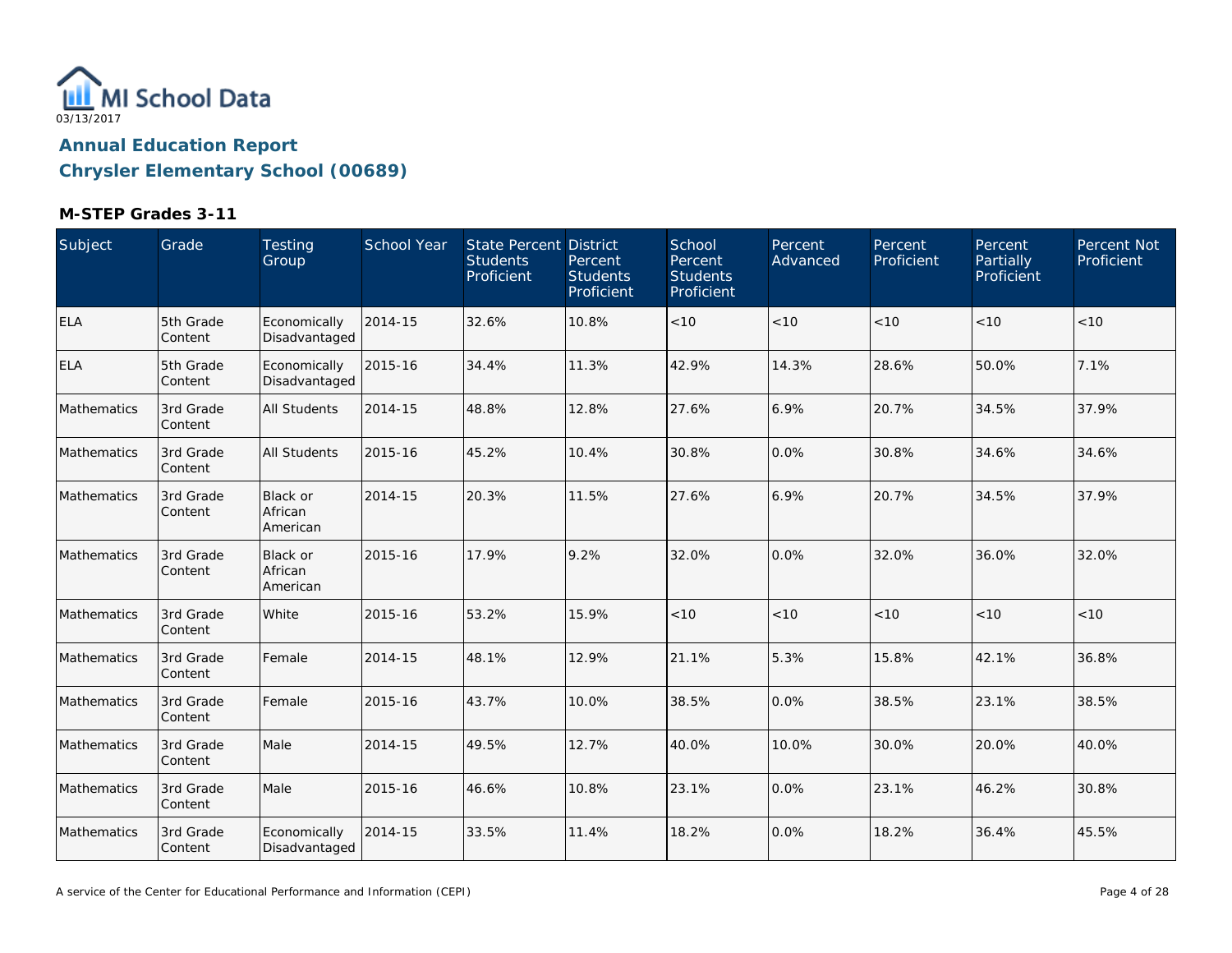

| Subject     | Grade                | Testing<br>Group                            | School Year | State Percent District<br><b>Students</b><br>Proficient | Percent<br><b>Students</b><br>Proficient | School<br>Percent<br><b>Students</b><br>Proficient | Percent<br>Advanced | Percent<br>Proficient | Percent<br>Partially<br>Proficient | Percent Not<br>Proficient |
|-------------|----------------------|---------------------------------------------|-------------|---------------------------------------------------------|------------------------------------------|----------------------------------------------------|---------------------|-----------------------|------------------------------------|---------------------------|
| Mathematics | 3rd Grade<br>Content | Economically<br>Disadvantaged               | 2015-16     | 30.1%                                                   | 9.8%                                     | 20.0%                                              | 0.0%                | 20.0%                 | 26.7%                              | 53.3%                     |
| Mathematics | 3rd Grade<br>Content | Students With<br><b>Disabilities</b>        | 2014-15     | 24.5%                                                   | 9.9%                                     | < 10                                               | < 10                | < 10                  | < 10                               | < 10                      |
| Mathematics | 3rd Grade<br>Content | <b>Students With</b><br><b>Disabilities</b> | 2015-16     | 21.4%                                                   | 7.1%                                     | $<10$                                              | $<10$               | $<10$                 | < 10                               | < 10                      |
| Mathematics | 4th Grade<br>Content | <b>All Students</b>                         | 2014-15     | 41.4%                                                   | 7.6%                                     | 46.2%                                              | 15.4%               | 30.8%                 | 30.8%                              | 23.1%                     |
| Mathematics | 4th Grade<br>Content | All Students                                | 2015-16     | 44.0%                                                   | 7.2%                                     | 30.0%                                              | 13.3%               | 16.7%                 | 60.0%                              | 10.0%                     |
| Mathematics | 4th Grade<br>Content | <b>Black or</b><br>African<br>American      | 2014-15     | 13.2%                                                   | 6.2%                                     | 41.7%                                              | 12.5%               | 29.2%                 | 33.3%                              | 25.0%                     |
| Mathematics | 4th Grade<br>Content | Black or<br>African<br>American             | 2015-16     | 15.1%                                                   | 5.9%                                     | 30.0%                                              | 13.3%               | 16.7%                 | 60.0%                              | 10.0%                     |
| Mathematics | 4th Grade<br>Content | White                                       | 2014-15     | 49.3%                                                   | 13.2%                                    | < 10                                               | $<10$               | $<10$                 | < 10                               | $<10$                     |
| Mathematics | 4th Grade<br>Content | Female                                      | 2014-15     | 40.3%                                                   | 7.9%                                     | 38.5%                                              | 7.7%                | 30.8%                 | 30.8%                              | 30.8%                     |
| Mathematics | 4th Grade<br>Content | Female                                      | 2015-16     | 42.1%                                                   | 7.8%                                     | 38.9%                                              | 16.7%               | 22.2%                 | 50.0%                              | 11.1%                     |
| Mathematics | 4th Grade<br>Content | Male                                        | 2014-15     | 42.4%                                                   | 7.4%                                     | 53.8%                                              | 23.1%               | 30.8%                 | 30.8%                              | 15.4%                     |
| Mathematics | 4th Grade<br>Content | Male                                        | 2015-16     | 45.8%                                                   | 6.6%                                     | 16.7%                                              | 8.3%                | 8.3%                  | 75.0%                              | 8.3%                      |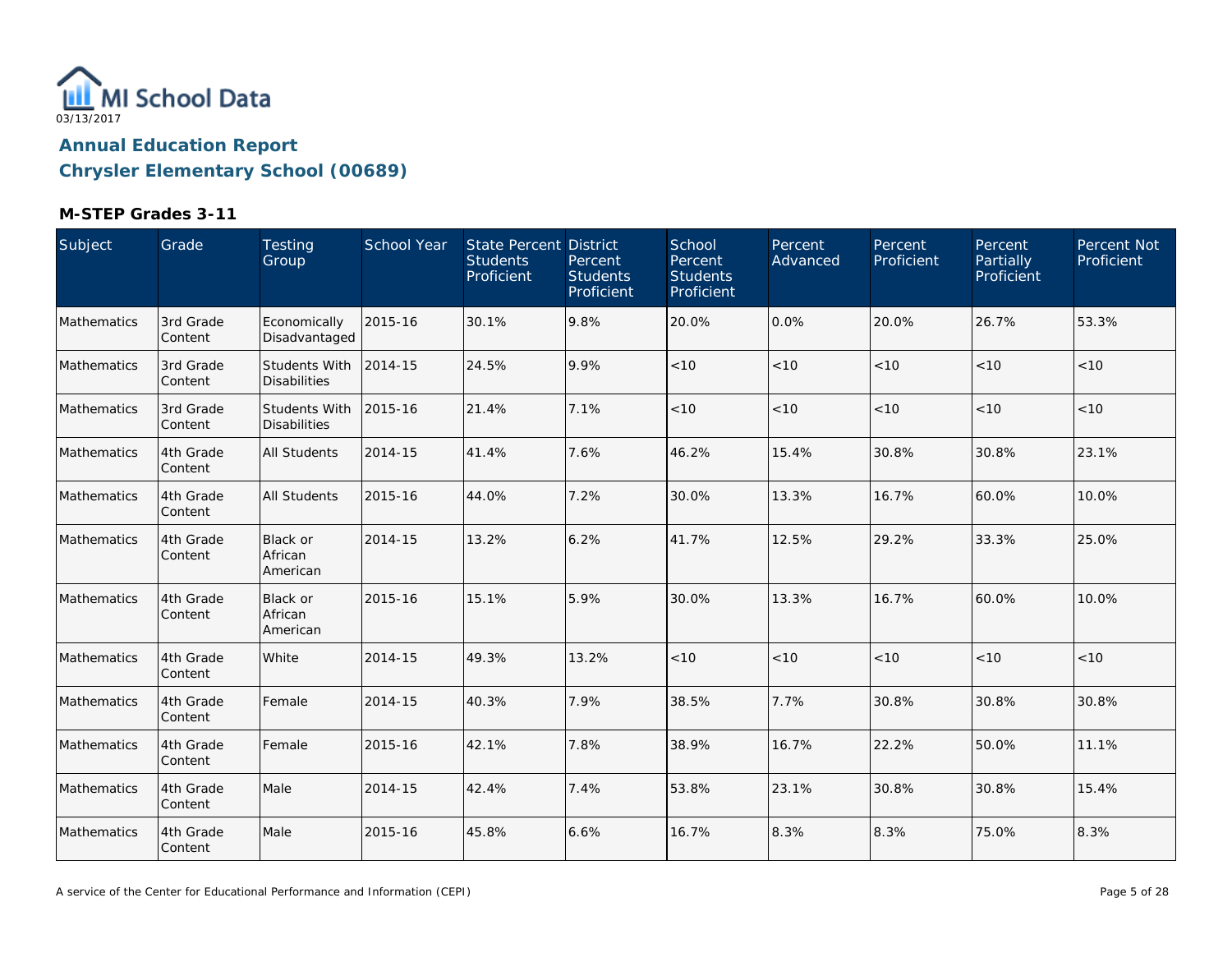

| Subject     | Grade                | Testing<br>Group                            | School Year | <b>State Percent District</b><br><b>Students</b><br>Proficient | Percent<br><b>Students</b><br>Proficient | School<br>Percent<br><b>Students</b><br>Proficient | Percent<br>Advanced | Percent<br>Proficient | Percent<br>Partially<br>Proficient | Percent Not<br>Proficient |
|-------------|----------------------|---------------------------------------------|-------------|----------------------------------------------------------------|------------------------------------------|----------------------------------------------------|---------------------|-----------------------|------------------------------------|---------------------------|
| Mathematics | 4th Grade<br>Content | Economically<br>Disadvantaged               | 2014-15     | 25.4%                                                          | 6.9%                                     | 50.0%                                              | 10.0%               | 40.0%                 | 30.0%                              | 20.0%                     |
| Mathematics | 4th Grade<br>Content | Economically<br>Disadvantaged               | 2015-16     | 27.9%                                                          | 6.6%                                     | 38.9%                                              | 16.7%               | 22.2%                 | 50.0%                              | 11.1%                     |
| Mathematics | 4th Grade<br>Content | <b>Students With</b><br><b>Disabilities</b> | 2014-15     | 17.2%                                                          | 3.7%                                     | < 10                                               | < 10                | < 10                  | < 10                               | < 10                      |
| Mathematics | 4th Grade<br>Content | Students With<br><b>Disabilities</b>        | 2015-16     | 19.2%                                                          | 3.7%                                     | < 10                                               | < 10                | < 10                  | < 10                               | < 10                      |
| Mathematics | 5th Grade<br>Content | All Students                                | 2014-15     | 33.4%                                                          | 4.1%                                     | 19.2%                                              | 7.7%                | 11.5%                 | 57.7%                              | 23.1%                     |
| Mathematics | 5th Grade<br>Content | <b>All Students</b>                         | 2015-16     | 33.8%                                                          | 2.5%                                     | 41.4%                                              | 6.9%                | 34.5%                 | 44.8%                              | 13.8%                     |
| Mathematics | 5th Grade<br>Content | <b>Black or</b><br>African<br>American      | 2014-15     | 9.1%                                                           | 3.2%                                     | 20.0%                                              | 8.0%                | 12.0%                 | 60.0%                              | 20.0%                     |
| Mathematics | 5th Grade<br>Content | <b>Black or</b><br>African<br>American      | 2015-16     | 8.2%                                                           | 2.1%                                     | 37.0%                                              | 0.0%                | 37.0%                 | 48.1%                              | 14.8%                     |
| Mathematics | 5th Grade<br>Content | White                                       | 2014-15     | 39.7%                                                          | 1.4%                                     | < 10                                               | < 10                | < 10                  | < 10                               | $<10$                     |
| Mathematics | 5th Grade<br>Content | White                                       | 2015-16     | 41.0%                                                          | 6.1%                                     | < 10                                               | < 10                | < 10                  | < 10                               | < 10                      |
| Mathematics | 5th Grade<br>Content | Female                                      | 2014-15     | 32.6%                                                          | 4.0%                                     | 9.1%                                               | 9.1%                | 0.0%                  | 81.8%                              | 9.1%                      |
| Mathematics | 5th Grade<br>Content | Female                                      | 2015-16     | 31.7%                                                          | 2.2%                                     | 42.9%                                              | 14.3%               | 28.6%                 | 42.9%                              | 14.3%                     |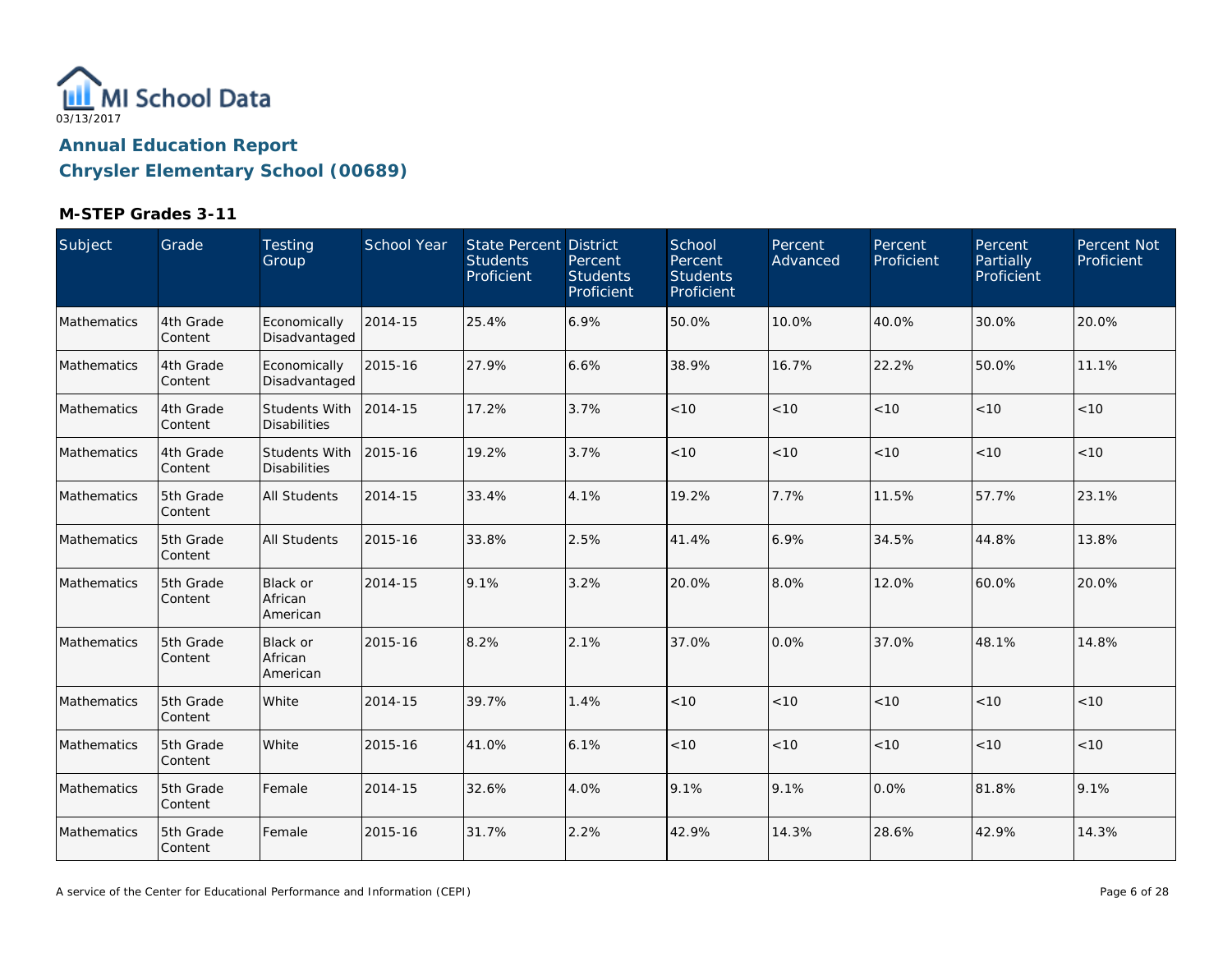

| Subject     | Grade                | Testing<br>Group                       | School Year | <b>State Percent District</b><br><b>Students</b><br>Proficient | Percent<br><b>Students</b><br>Proficient | School<br>Percent<br><b>Students</b><br>Proficient | Percent<br>Advanced | Percent<br>Proficient | Percent<br>Partially<br>Proficient | Percent Not<br>Proficient |
|-------------|----------------------|----------------------------------------|-------------|----------------------------------------------------------------|------------------------------------------|----------------------------------------------------|---------------------|-----------------------|------------------------------------|---------------------------|
| Mathematics | 5th Grade<br>Content | Male                                   | 2014-15     | 34.1%                                                          | 4.1%                                     | 26.7%                                              | 6.7%                | 20.0%                 | 40.0%                              | 33.3%                     |
| Mathematics | 5th Grade<br>Content | Male                                   | 2015-16     | 35.8%                                                          | 2.8%                                     | 40.0%                                              | 0.0%                | 40.0%                 | 46.7%                              | 13.3%                     |
| Mathematics | 5th Grade<br>Content | Economically<br>Disadvantaged          | 2014-15     | 18.2%                                                          | 3.4%                                     | < 10                                               | < 10                | < 10                  | < 10                               | < 10                      |
| Mathematics | 5th Grade<br>Content | Economically<br>Disadvantaged          | 2015-16     | 17.7%                                                          | 2.0%                                     | 42.9%                                              | 0.0%                | 42.9%                 | 50.0%                              | 7.1%                      |
| Science     | 4th Grade<br>Content | All Students                           | 2014-15     | 12.4%                                                          | 1.4%                                     | 7.7%                                               | 7.7%                | 0.0%                  | 26.9%                              | 65.4%                     |
| Science     | 4th Grade<br>Content | All Students                           | 2015-16     | 14.7%                                                          | 1.8%                                     | 3.3%                                               | 3.3%                | 0.0%                  | 23.3%                              | 73.3%                     |
| Science     | 4th Grade<br>Content | <b>Black or</b><br>African<br>American | 2014-15     | 2.0%                                                           | 1.0%                                     | 4.2%                                               | 4.2%                | 0.0%                  | 25.0%                              | 70.8%                     |
| Science     | 4th Grade<br>Content | Black or<br>African<br>American        | 2015-16     | 2.4%                                                           | 1.8%                                     | 3.3%                                               | 3.3%                | 0.0%                  | 23.3%                              | 73.3%                     |
| Science     | 4th Grade<br>Content | White                                  | 2014-15     | 15.4%                                                          | 6.6%                                     | < 10                                               | < 10                | < 10                  | < 10                               | < 10                      |
| Science     | 4th Grade<br>Content | Female                                 | 2014-15     | 10.4%                                                          | 1.0%                                     | 7.7%                                               | 7.7%                | 0.0%                  | 30.8%                              | 61.5%                     |
| Science     | 4th Grade<br>Content | Female                                 | 2015-16     | 13.0%                                                          | 1.8%                                     | 0.0%                                               | 0.0%                | 0.0%                  | 22.2%                              | 77.8%                     |
| Science     | 4th Grade<br>Content | Male                                   | 2014-15     | 14.3%                                                          | 1.8%                                     | 7.7%                                               | 7.7%                | 0.0%                  | 23.1%                              | 69.2%                     |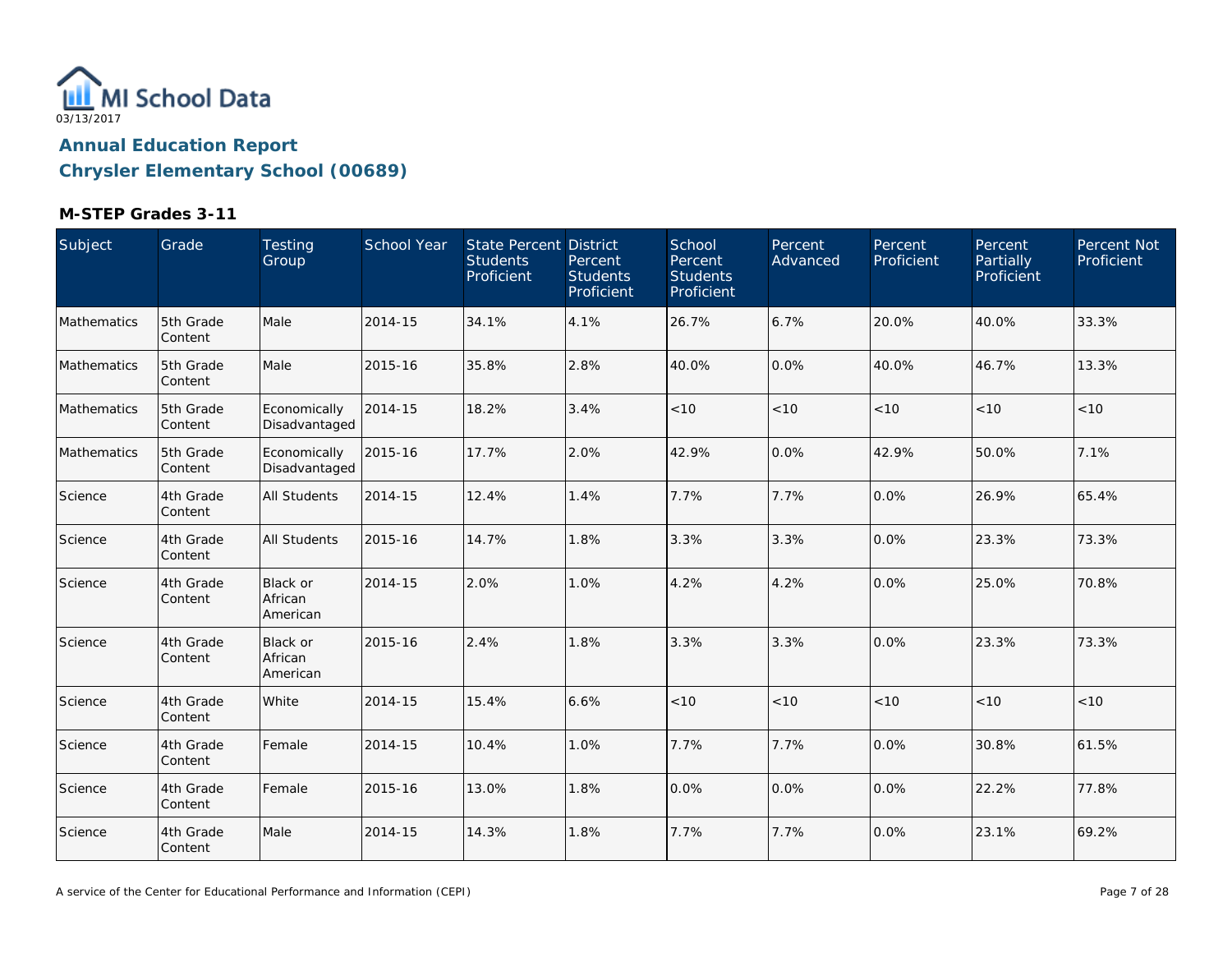

| Subject        | Grade                | Testing<br>Group                            | School Year | State Percent District<br><b>Students</b><br>Proficient | Percent<br><b>Students</b><br>Proficient | School<br><b>Percent</b><br><b>Students</b><br>Proficient | Percent<br>Advanced | Percent<br>Proficient | Percent<br>Partially<br>Proficient | Percent Not<br>Proficient |
|----------------|----------------------|---------------------------------------------|-------------|---------------------------------------------------------|------------------------------------------|-----------------------------------------------------------|---------------------|-----------------------|------------------------------------|---------------------------|
| Science        | 4th Grade<br>Content | Male                                        | 2015-16     | 16.4%                                                   | 1.8%                                     | 8.3%                                                      | 8.3%                | 0.0%                  | 25.0%                              | 66.7%                     |
| Science        | 4th Grade<br>Content | Economically<br>Disadvantaged               | 2014-15     | 5.5%                                                    | 1.3%                                     | 0.0%                                                      | 0.0%                | $0.0\%$               | 30.0%                              | 70.0%                     |
| Science        | 4th Grade<br>Content | Economically<br>Disadvantaged               | 2015-16     | 6.6%                                                    | 1.8%                                     | 5.6%                                                      | 5.6%                | 0.0%                  | 27.8%                              | 66.7%                     |
| Science        | 4th Grade<br>Content | Students With<br><b>Disabilities</b>        | 2014-15     | 4.6%                                                    | 0.5%                                     | < 10                                                      | < 10                | < 10                  | < 10                               | < 10                      |
| Science        | 4th Grade<br>Content | <b>Students With</b><br><b>Disabilities</b> | 2015-16     | 5.3%                                                    | 0.7%                                     | $<10$                                                     | $<10$               | < 10                  | < 10                               | < 10                      |
| Social Studies | 5th Grade<br>Content | <b>All Students</b>                         | 2014-15     | 22.2%                                                   | 3.2%                                     | 18.5%                                                     | 3.7%                | 14.8%                 | 40.7%                              | 40.7%                     |
| Social Studies | 5th Grade<br>Content | <b>All Students</b>                         | 2015-16     | 18.9%                                                   | 2.8%                                     | 7.1%                                                      | 3.6%                | 3.6%                  | 67.9%                              | 25.0%                     |
| Social Studies | 5th Grade<br>Content | Black or<br>African<br>American             | 2014-15     | 5.4%                                                    | 2.5%                                     | 19.2%                                                     | 3.8%                | 15.4%                 | 42.3%                              | 38.5%                     |
| Social Studies | 5th Grade<br>Content | Black or<br>African<br>American             | 2015-16     | 4.3%                                                    | 1.8%                                     | 3.8%                                                      | 0.0%                | 3.8%                  | 69.2%                              | 26.9%                     |
| Social Studies | 5th Grade<br>Content | White                                       | 2014-15     | 26.9%                                                   | 2.9%                                     | < 10                                                      | < 10                | < 10                  | < 10                               | $<10$                     |
| Social Studies | 5th Grade<br>Content | White                                       | 2015-16     | 23.0%                                                   | 9.6%                                     | < 10                                                      | < 10                | < 10                  | < 10                               | < 10                      |
| Social Studies | 5th Grade<br>Content | Female                                      | 2014-15     | 20.6%                                                   | 3.3%                                     | 25.0%                                                     | 0.0%                | 25.0%                 | 25.0%                              | 50.0%                     |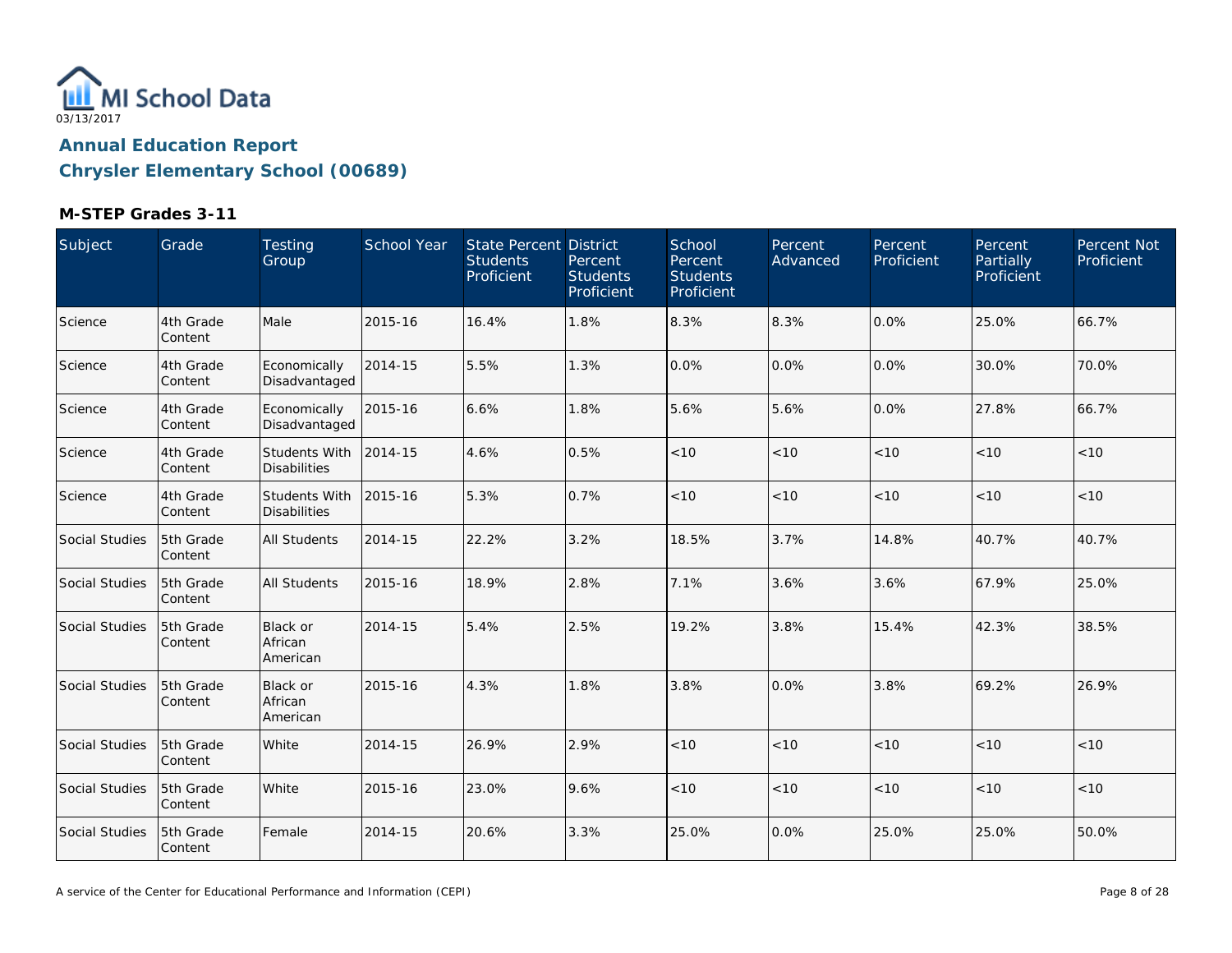

| Subject        | Grade                        | <b>Testing</b><br>Group       | School Year | State Percent District<br><b>Students</b><br>Proficient | Percent<br><b>Students</b><br>Proficient | School<br>Percent<br>Students<br>Proficient | Percent<br>Advanced | Percent<br>Proficient | Percent.<br>Partially<br>Proficient | <b>Percent Not</b><br>Proficient |
|----------------|------------------------------|-------------------------------|-------------|---------------------------------------------------------|------------------------------------------|---------------------------------------------|---------------------|-----------------------|-------------------------------------|----------------------------------|
| Social Studies | 5th Grade<br>Content         | Female                        | 2015-16     | 16.7%                                                   | 2.8%                                     | 7.1%                                        | 7.1%                | $0.0\%$               | 57.1%                               | 35.7%                            |
| Social Studies | 15th Grade<br> Content       | Male                          | 2014-15     | 23.8%                                                   | 3.2%                                     | 13.3%                                       | 6.7%                | 6.7%                  | 53.3%                               | 33.3%                            |
| Social Studies | 5th Grade<br>lContent        | Male                          | 2015-16     | 21.0%                                                   | 2.8%                                     | 7.1%                                        | 0.0%                | 7.1%                  | 78.6%                               | 14.3%                            |
| Social Studies | <b>5th Grade</b><br> Content | Economically<br>Disadvantaged | 2014-15     | 10.9%                                                   | 2.6%                                     | < 10                                        | < 10                | < 10                  | < 10                                | < 10                             |
| Social Studies | 15th Grade<br>lContent       | Economically<br>Disadvantaged | 2015-16     | 8.5%                                                    | 2.4%                                     | 7.7%                                        | 0.0%                | 7.7%                  | 61.5%                               | 30.8%                            |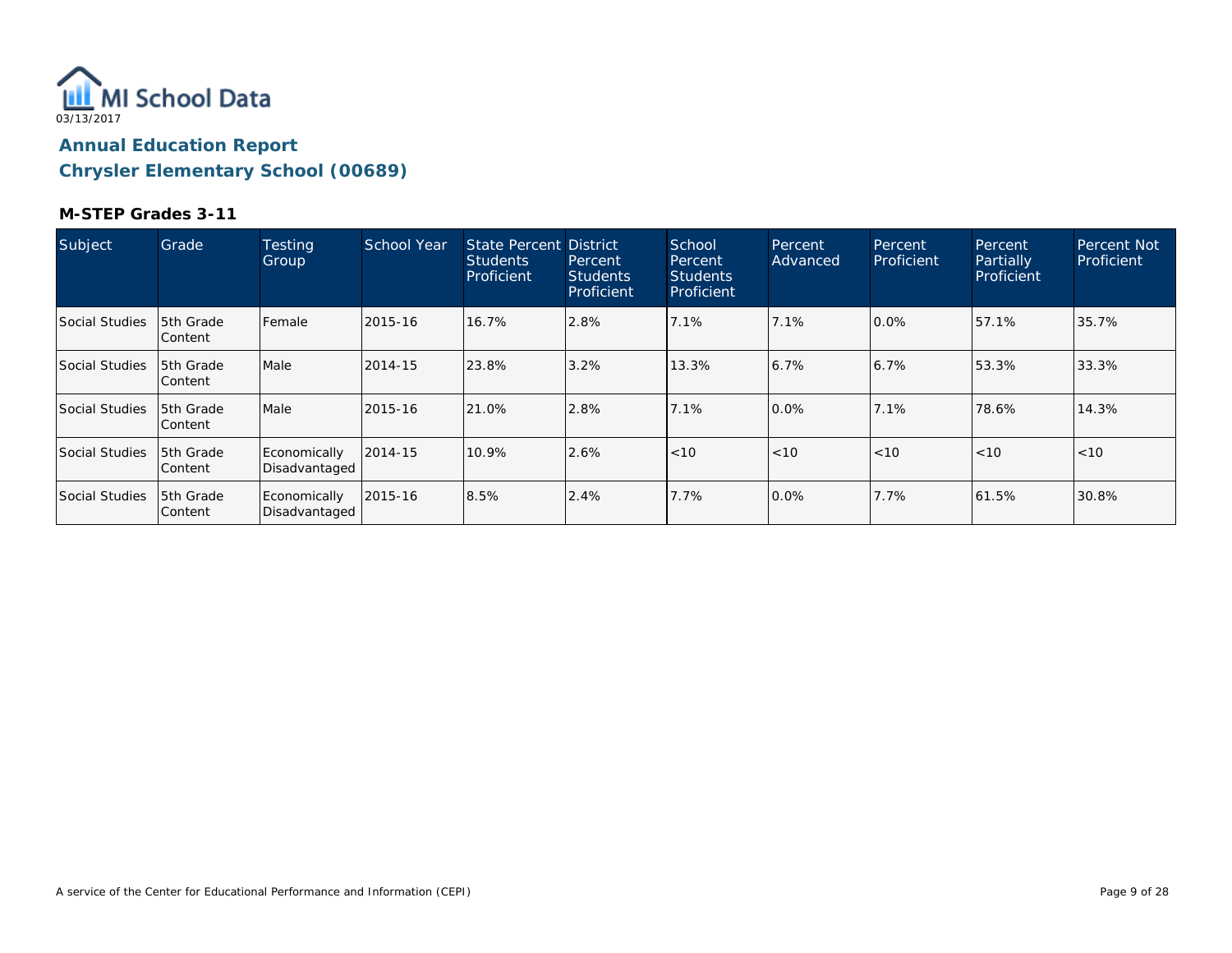

**SAT**

| Location<br><b>Name</b> | School Year | Subject | <b>Student</b><br>Group | Mean SAT<br>Score | <b>Benchmark</b> | Met or<br>Exceeded | % Met or<br>Exceeded <sup>1</sup> | Did Not Meet 9% Did Not \ | Meet | <b>Number</b><br>Assessed |
|-------------------------|-------------|---------|-------------------------|-------------------|------------------|--------------------|-----------------------------------|---------------------------|------|---------------------------|
|-------------------------|-------------|---------|-------------------------|-------------------|------------------|--------------------|-----------------------------------|---------------------------|------|---------------------------|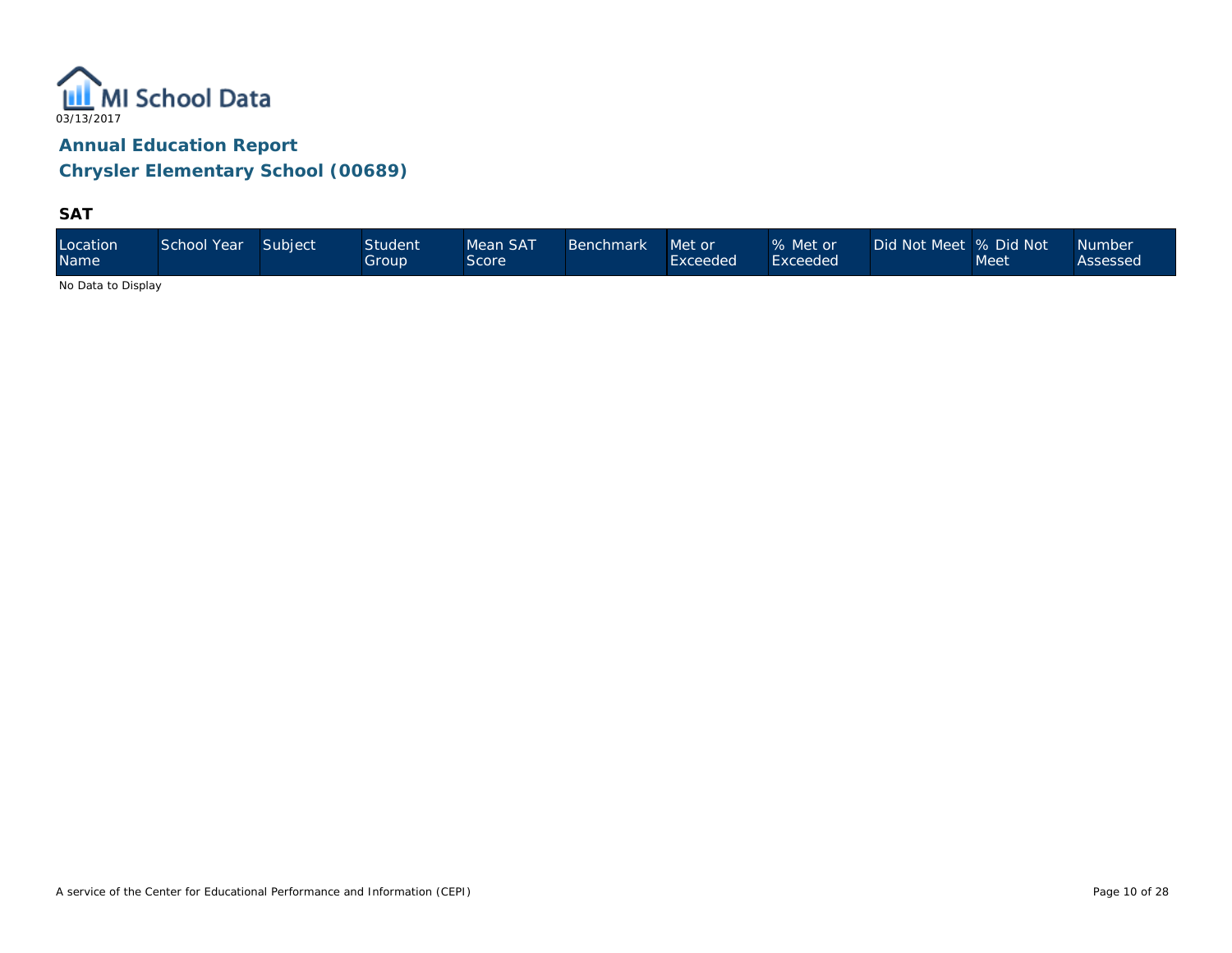

#### **MI-Access Functional Independence**

| Subject<br>Testing Group School Year<br>School Percent Percent<br>State Percent<br>Grade<br><b>District</b><br>Percent<br>Percent<br>Attained<br><b>Students</b><br><b>Students</b><br>Surpassed<br><b>Emerging</b><br>Percent<br>Proficient<br><b>Students</b><br>Proficient<br>Proficient |  |
|---------------------------------------------------------------------------------------------------------------------------------------------------------------------------------------------------------------------------------------------------------------------------------------------|--|
|---------------------------------------------------------------------------------------------------------------------------------------------------------------------------------------------------------------------------------------------------------------------------------------------|--|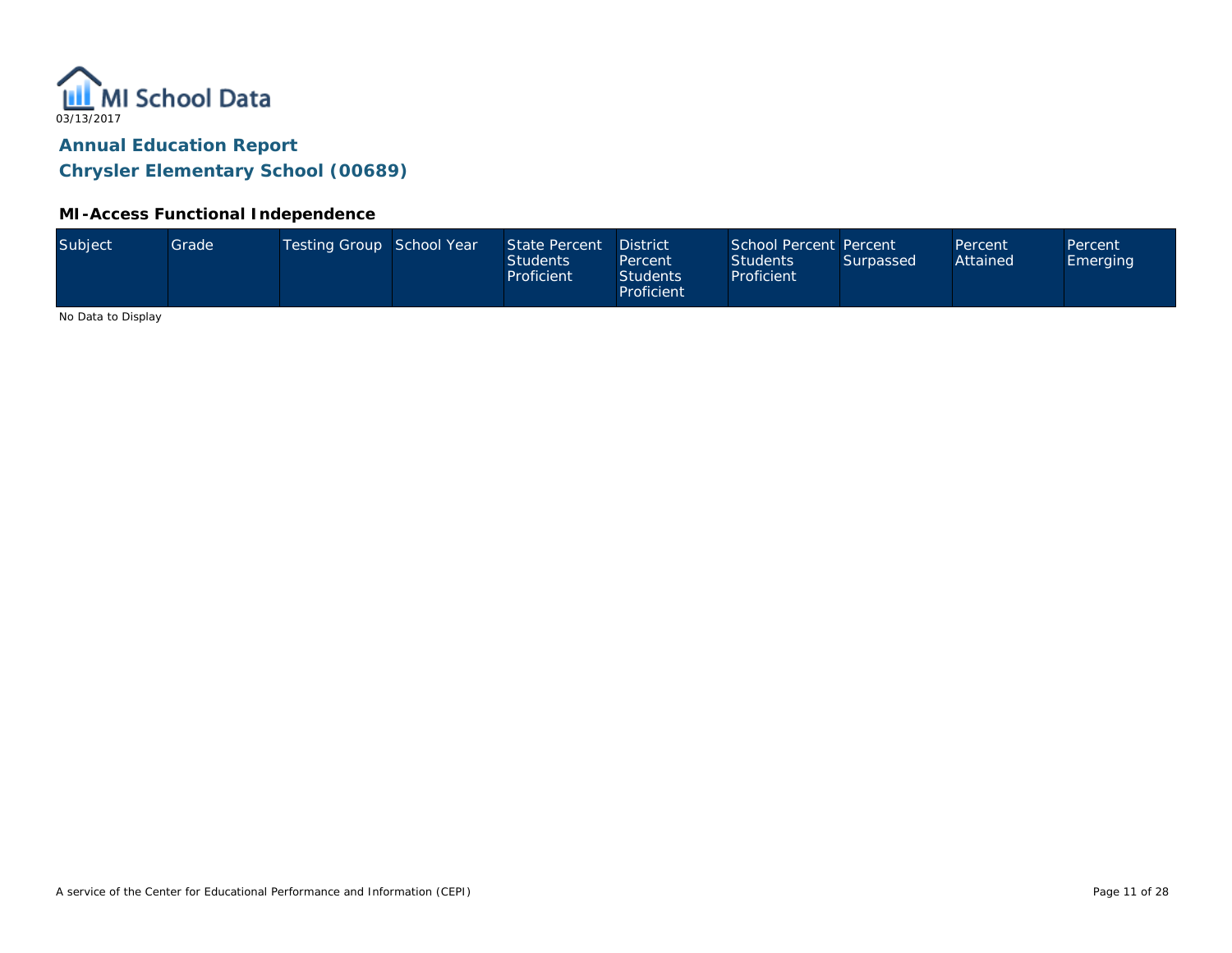

#### **MI-Access Supported Independence**

|  | Subject | Grade <sup>1</sup> | Testing Group School Year |  | State Percent<br><b>Students</b><br>Proficient | <b>District</b><br>Percent<br><b>Students</b><br>Proficient | School Percent Percent<br><b>Students</b><br>Proficient | Surpassed | Percent<br>Attained | Percent<br>Emerging |
|--|---------|--------------------|---------------------------|--|------------------------------------------------|-------------------------------------------------------------|---------------------------------------------------------|-----------|---------------------|---------------------|
|--|---------|--------------------|---------------------------|--|------------------------------------------------|-------------------------------------------------------------|---------------------------------------------------------|-----------|---------------------|---------------------|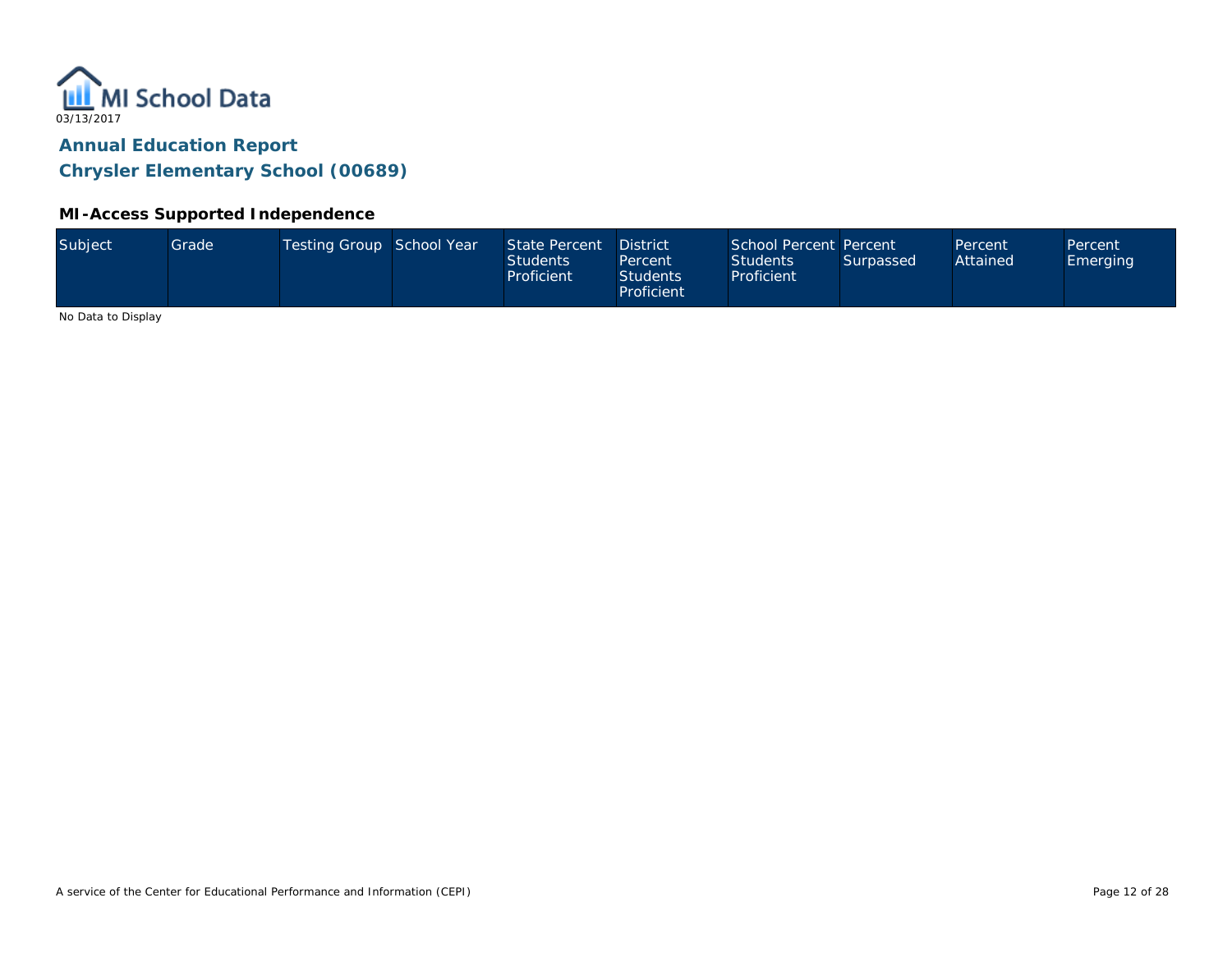

### **MI-Access Participation**

| Subject<br>Testing Group School Year<br>School Percent Percent<br>State Percent<br>Grade<br><b>District</b><br>Percent<br>Percent<br>Attained<br><b>Students</b><br><b>Students</b><br>Surpassed<br><b>Emerging</b><br>Percent<br>Proficient<br><b>Students</b><br>Proficient<br>Proficient |  |
|---------------------------------------------------------------------------------------------------------------------------------------------------------------------------------------------------------------------------------------------------------------------------------------------|--|
|---------------------------------------------------------------------------------------------------------------------------------------------------------------------------------------------------------------------------------------------------------------------------------------------|--|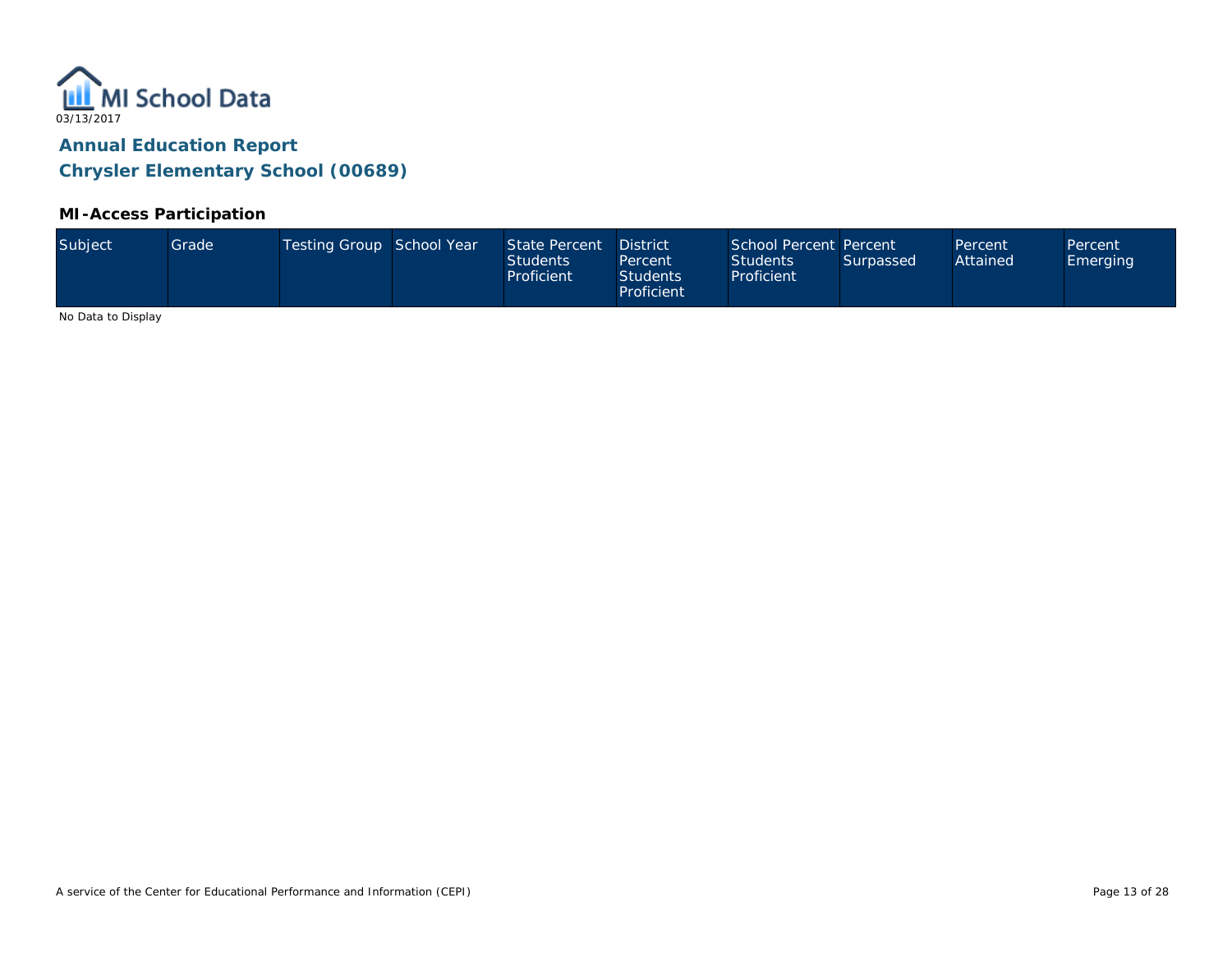

### **Accountability Details Subject Data**

| Testing<br>Group                            | Subject               | State Tested<br>Total | State Percent<br>Proficient | <b>District</b><br><b>Tested Total</b> | <b>District</b><br>Percent<br>Proficient* | <b>School Tested School</b><br>Total | Percent<br>Proficient** |
|---------------------------------------------|-----------------------|-----------------------|-----------------------------|----------------------------------------|-------------------------------------------|--------------------------------------|-------------------------|
| <b>All Students</b>                         | <b>ELA</b>            | 98.7%                 | 69.6%                       | 96.0%                                  | 34.9%                                     | 100.0%                               | 60.7%                   |
| <b>All Students</b>                         | Mathematics           | 98.6%                 | 62.1%                       | 95.4%                                  | 28.2%                                     | 100.0%                               | 66.7%                   |
| <b>All Students</b>                         | Science               | 98.1%                 | 50.0%                       | 94.5%                                  | 16.7%                                     | 100.0%                               | 23.3%                   |
| All Students                                | <b>Social Studies</b> | 98.1%                 | 59.3%                       | 94.0%                                  | 26.2%                                     | <30                                  | <30                     |
| Bottom 30%                                  | <b>ELA</b>            | N/A                   | 25.1%                       | N/A                                    | 0.8%                                      | N/A                                  | <30                     |
| Bottom 30%                                  | Mathematics           | N/A                   | 19.0%                       | N/A                                    | 1.2%                                      | N/A                                  | <30                     |
| Bottom 30%                                  | Science               | N/A                   | 9.8%                        | N/A                                    | 0.0%                                      | N/A                                  | <30                     |
| Bottom 30%                                  | <b>Social Studies</b> | N/A                   | 13.3%                       | N/A                                    | 0.0%                                      | N/A                                  | <30                     |
| American<br>Indian or<br>Alaska Native      | <b>ELA</b>            | 98.4%                 | 63.4%                       | 91.7%                                  | 43.9%                                     | N/A                                  | N/A                     |
| American<br>Indian or<br>Alaska Native      | <b>Mathematics</b>    | 98.4%                 | 55.9%                       | 95.8%                                  | 32.6%                                     | N/A                                  | N/A                     |
| American<br>Indian or<br>Alaska Native      | Science               | 98.0%                 | 46.3%                       | <30                                    | < 30                                      | N/A                                  | N/A                     |
| American<br>Indian or<br>Alaska Native      | <b>Social Studies</b> | 97.3%                 | 54.5%                       | <30                                    | < 30                                      | N/A                                  | N/A                     |
| Asian                                       | <b>ELA</b>            | 99.3%                 | 84.3%                       | 96.8%                                  | 62.6%                                     | N/A                                  | N/A                     |
| Asian                                       | <b>Mathematics</b>    | 99.4%                 | 83.7%                       | 98.3%                                  | 59.5%                                     | N/A                                  | N/A                     |
| Asian                                       | Science               | 99.3%                 | 65.5%                       | 98.9%                                  | 48.0%                                     | N/A                                  | N/A                     |
| Asian                                       | <b>Social Studies</b> | 99.3%                 | 76.0%                       | 98.4%                                  | 66.7%                                     | N/A                                  | N/A                     |
| Black or African ELA<br>American            |                       | 97.7%                 | 46.9%                       | 95.7%                                  | 33.4%                                     | 100.0%                               | 60.5%                   |
| Black or African Mathematics<br>American    |                       | 97.4%                 | 37.3%                       | 95.0%                                  | 26.2%                                     | 100.0%                               | 66.7%                   |
| Black or African Science<br>American        |                       | 96.5%                 | 23.9%                       | 94.1%                                  | 15.3%                                     | 100.0%                               | 23.3%                   |
| Black or African Social Studies<br>American |                       | 96.6%                 | 33.6%                       | 93.6%                                  | 24.1%                                     | <30                                  | <30                     |
| Hispanic of Any ELA<br>Race                 |                       | 98.8%                 | 60.8%                       | 97.8%                                  | 39.1%                                     | N/A                                  | N/A                     |
| Hispanic of Any Mathematics<br>Race         |                       | 98.8%                 | 51.1%                       | 97.2%                                  | 34.0%                                     | N/A                                  | N/A                     |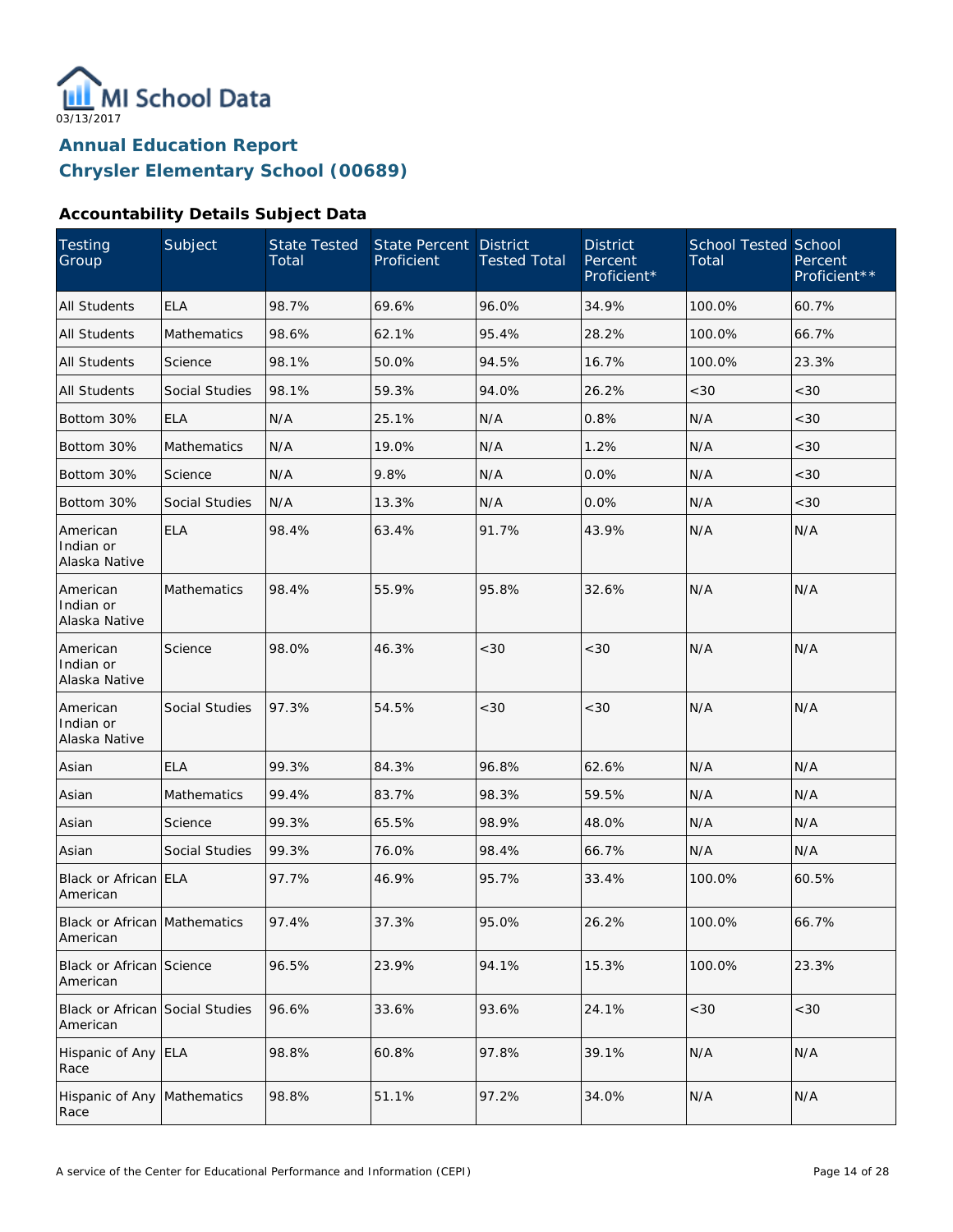

### **Accountability Details Subject Data**

| <b>Testing</b><br>Group                            | Subject        | <b>State Tested</b><br>Total | <b>State Percent</b><br>Proficient | <b>District</b><br><b>Tested Total</b> | <b>District</b><br>Percent<br>Proficient* | <b>School Tested School</b><br>Total | Percent<br>Proficient** |
|----------------------------------------------------|----------------|------------------------------|------------------------------------|----------------------------------------|-------------------------------------------|--------------------------------------|-------------------------|
| Hispanic of Any Science<br>Race                    |                | 98.1%                        | 36.7%                              | 96.0%                                  | 19.3%                                     | N/A                                  | N/A                     |
| Hispanic of Any Social Studies<br>Race             |                | 98.0%                        | 47.7%                              | 96.0%                                  | 31.3%                                     | N/A                                  | N/A                     |
| Native<br>Hawaiian or<br>Other Pacific<br>Islander | <b>ELA</b>     | 99.5%                        | 72.4%                              | <30                                    | <30                                       | N/A                                  | N/A                     |
| Native<br>Hawaiian or<br>Other Pacific<br>Islander | Mathematics    | 99.7%                        | 65.9%                              | <30                                    | < 30                                      | N/A                                  | N/A                     |
| Native<br>Hawaiian or<br>Other Pacific<br>Islander | Science        | 99.7%                        | 59.6%                              | <30                                    | < 30                                      | N/A                                  | N/A                     |
| Native<br>Hawaiian or<br>Other Pacific<br>Islander | Social Studies | 99.6%                        | 65.7%                              | <30                                    | < 30                                      | N/A                                  | N/A                     |
| Two or More<br>Races                               | <b>ELA</b>     | 98.9%                        | 67.8%                              | 100.0%                                 | 29.1%                                     | N/A                                  | N/A                     |
| Two or More<br>Races                               | Mathematics    | 98.7%                        | 59.2%                              | 95.1%                                  | 15.1%                                     | N/A                                  | N/A                     |
| Two or More<br>Races                               | Science        | 98.5%                        | 45.2%                              | <30                                    | < 30                                      | N/A                                  | N/A                     |
| Two or More<br>Races                               | Social Studies | 98.5%                        | 57.3%                              | <30                                    | < 30                                      | N/A                                  | N/A                     |
| White                                              | <b>ELA</b>     | 99.0%                        | 75.6%                              | 92.9%                                  | 37.0%                                     | <30                                  | <30                     |
| White                                              | Mathematics    | 98.9%                        | 68.4%                              | 95.5%                                  | 32.3%                                     | <30                                  | <30                     |
| White                                              | Science        | 98.6%                        | 57.1%                              | 93.3%                                  | 21.5%                                     | $\mathsf{N}/\mathsf{A}$              | N/A                     |
| White                                              | Social Studies | 98.5%                        | 65.8%                              | 92.5%                                  | 30.2%                                     | <30                                  | <30                     |
| Economically<br>Disadvantaged                      | <b>ELA</b>     | 98.3%                        | 56.8%                              | 96.0%                                  | 32.6%                                     | 100.0%                               | 55.3%                   |
| Economically<br>Disadvantaged                      | Mathematics    | 98.2%                        | 48.5%                              | 95.3%                                  | 26.6%                                     | 100.0%                               | 61.7%                   |
| Economically<br>Disadvantaged                      | Science        | 97.5%                        | 35.0%                              | 94.4%                                  | 15.8%                                     | $<30$                                | $<30$                   |
| Economically<br>Disadvantaged                      | Social Studies | 97.5%                        | 43.9%                              | 94.1%                                  | 24.0%                                     | <30                                  | <30                     |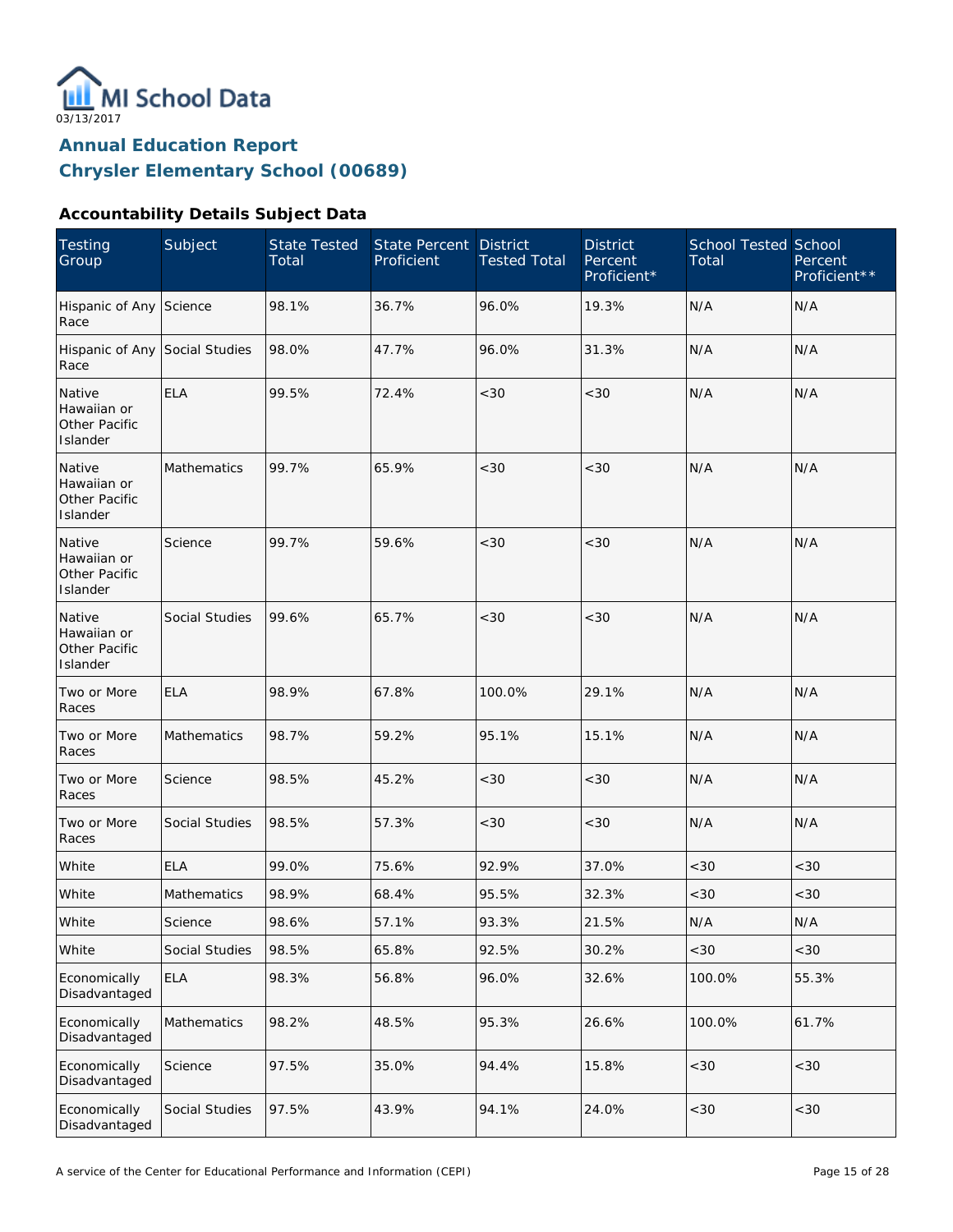

### **Accountability Details Subject Data**

| <b>Testing</b><br>Group                     | Subject            | <b>State Tested</b><br>Total | <b>State Percent</b><br>Proficient | <b>District</b><br><b>Tested Total</b> | <b>District</b><br>Percent<br>Proficient* | <b>School Tested School</b><br>Total | Percent<br>Proficient** |
|---------------------------------------------|--------------------|------------------------------|------------------------------------|----------------------------------------|-------------------------------------------|--------------------------------------|-------------------------|
| English<br>Language<br>Learners             | <b>ELA</b>         | 98.8%                        | 49.5%                              | 97.8%                                  | 34.3%                                     | N/A                                  | N/A                     |
| English<br>Language<br>Learners             | <b>Mathematics</b> | 99.0%                        | 48.4%                              | 97.0%                                  | 32.2%                                     | N/A                                  | N/A                     |
| English<br>Language<br>Learners             | Science            | 98.5%                        | 22.0%                              | 95.8%                                  | 15.5%                                     | N/A                                  | N/A                     |
| English<br>Language<br>Learners             | Social Studies     | 98.2%                        | 30.9%                              | 95.9%                                  | 25.0%                                     | N/A                                  | N/A                     |
| <b>Students With</b><br><b>Disabilities</b> | <b>ELA</b>         | 97.2%                        | 40.1%                              | 92.4%                                  | 18.7%                                     | <30                                  | <30                     |
| <b>Students With</b><br><b>Disabilities</b> | Mathematics        | 97.1%                        | 36.5%                              | 90.7%                                  | 18.8%                                     | < 30                                 | < 30                    |
| Students With<br><b>Disabilities</b>        | Science            | 97.0%                        | 26.5%                              | 92.6%                                  | 11.0%                                     | < 30                                 | <30                     |
| <b>Students With</b><br><b>Disabilities</b> | Social Studies     | 96.6%                        | 30.8%                              | 90.7%                                  | 12.2%                                     | N/A                                  | N/A                     |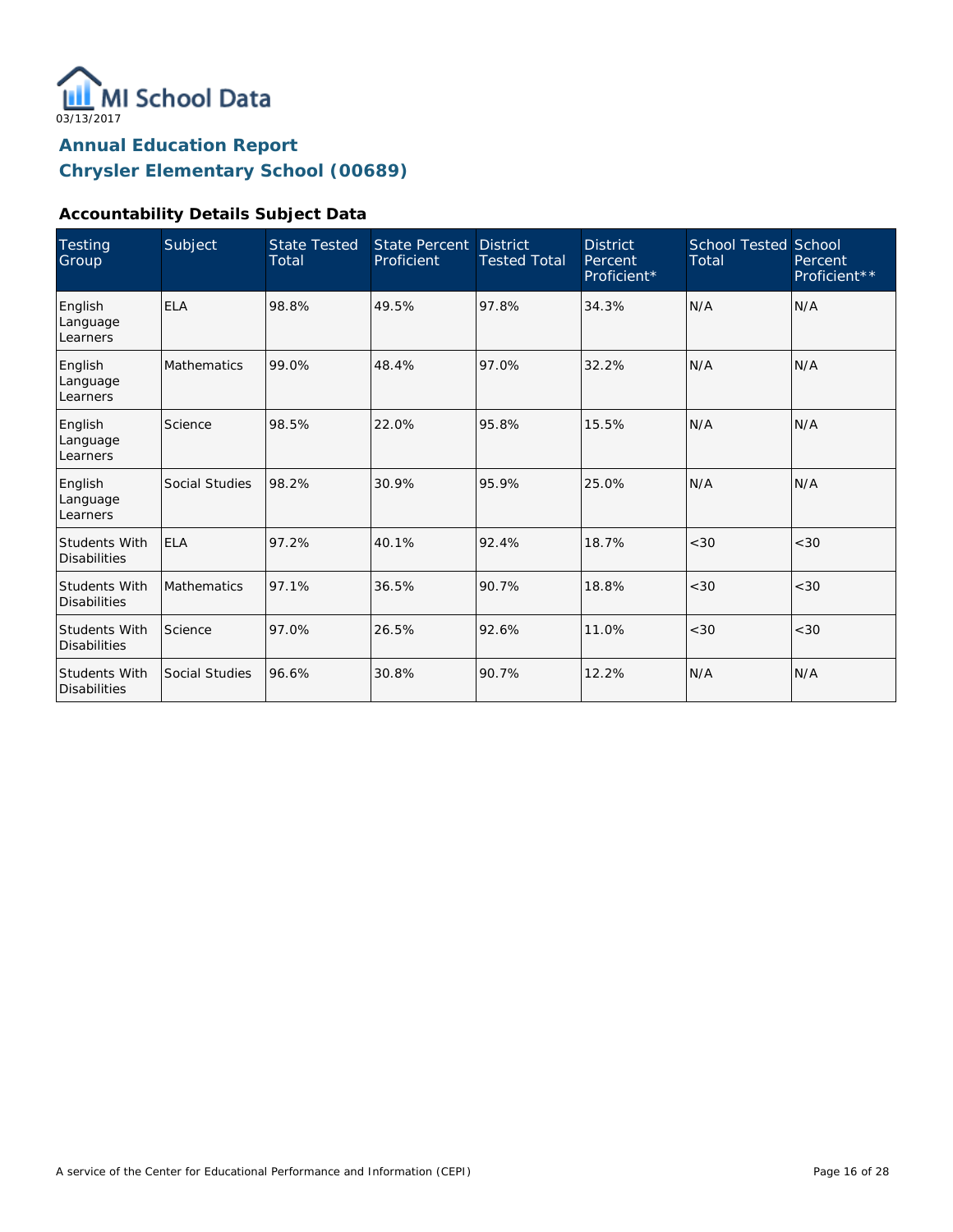

## **Accountability Details Graduation Data**

| Student Group                                        | Statewide | <b>District</b> | School |
|------------------------------------------------------|-----------|-----------------|--------|
| All Students                                         | 79.65%    | N/A             | N/A    |
| American Indian or Alaska<br>Native                  | 66.57%    | N/A             | N/A    |
| Asian                                                | 90.20%    | N/A             | N/A    |
| Black or African American                            | 67.36%    | N/A             | N/A    |
| Hispanic of Any Race                                 | 72.60%    | N/A             | N/A    |
| Native Hawaiian or Other Pacific 177.68%<br>Islander |           | N/A             | N/A    |
| Two or More Races                                    | 73.67%    | N/A             | N/A    |
| White                                                | 83.38%    | N/A             | N/A    |
| Female                                               | 83.46%    | N/A             | N/A    |
| Male                                                 | 76.04%    | N/A             | N/A    |
| Economically Disadvantaged                           | 67.10%    | N/A             | N/A    |
| English Language Learners                            | 72.11%    | N/A             | N/A    |
| <b>Students With Disabilities</b>                    | 55.35%    | N/A             | N/A    |
| Bottom 30%                                           | N/A       | N/A             | N/A    |

*\* All data based on students enrolled for a full academic year.*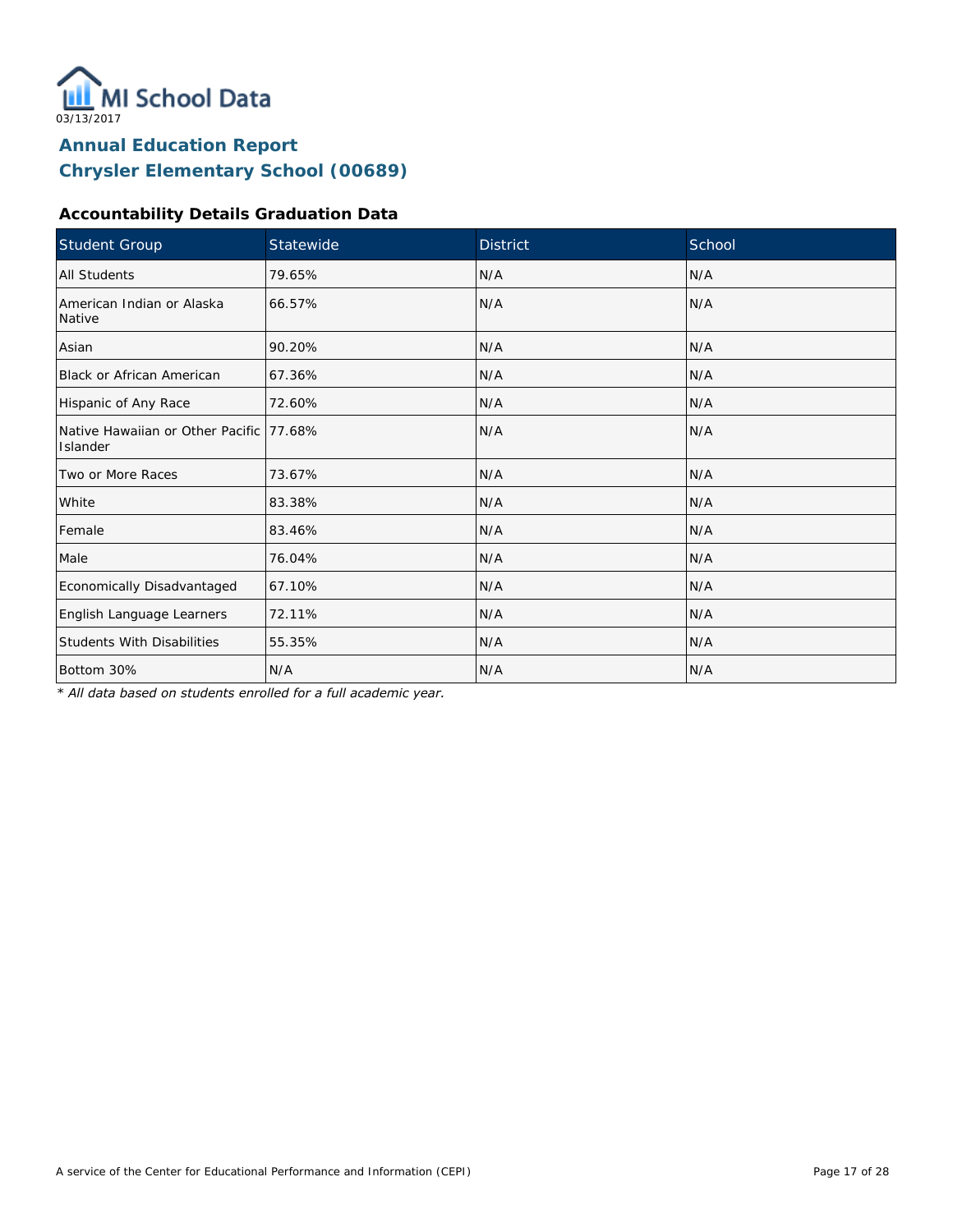

## **Accountability Details Attendance Data**

| <b>Student Group</b> | Statewide | <b>District</b> | <b>School</b> |
|----------------------|-----------|-----------------|---------------|
| All Students         | 94.32%    | 87.02%          | 94.68%        |

*\* All data based on students enrolled for a full academic year.*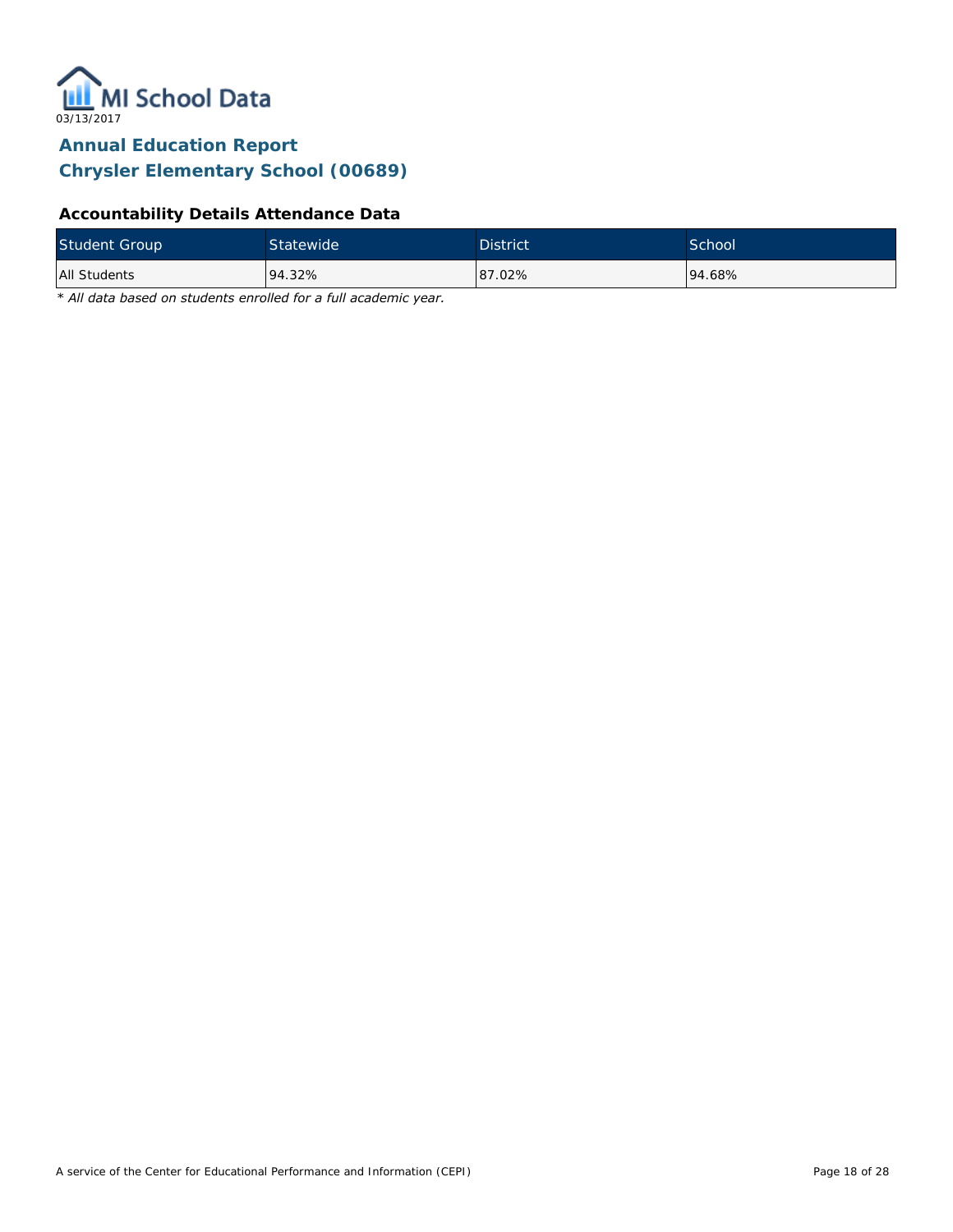

#### **Accountability Status District Data**

| <b>District</b><br><b>Name</b> | <b>ELA Status</b> | <b>ELA Score</b> | Math Status Math Score |  | Science<br><b>Status</b> | Science<br>Score | Social<br><b>Studies</b><br><b>Status</b> | Social<br><b>Studies</b><br><b>Score</b> | <b>Overall</b><br><b>Status</b> | Overall Score |
|--------------------------------|-------------------|------------------|------------------------|--|--------------------------|------------------|-------------------------------------------|------------------------------------------|---------------------------------|---------------|
|--------------------------------|-------------------|------------------|------------------------|--|--------------------------|------------------|-------------------------------------------|------------------------------------------|---------------------------------|---------------|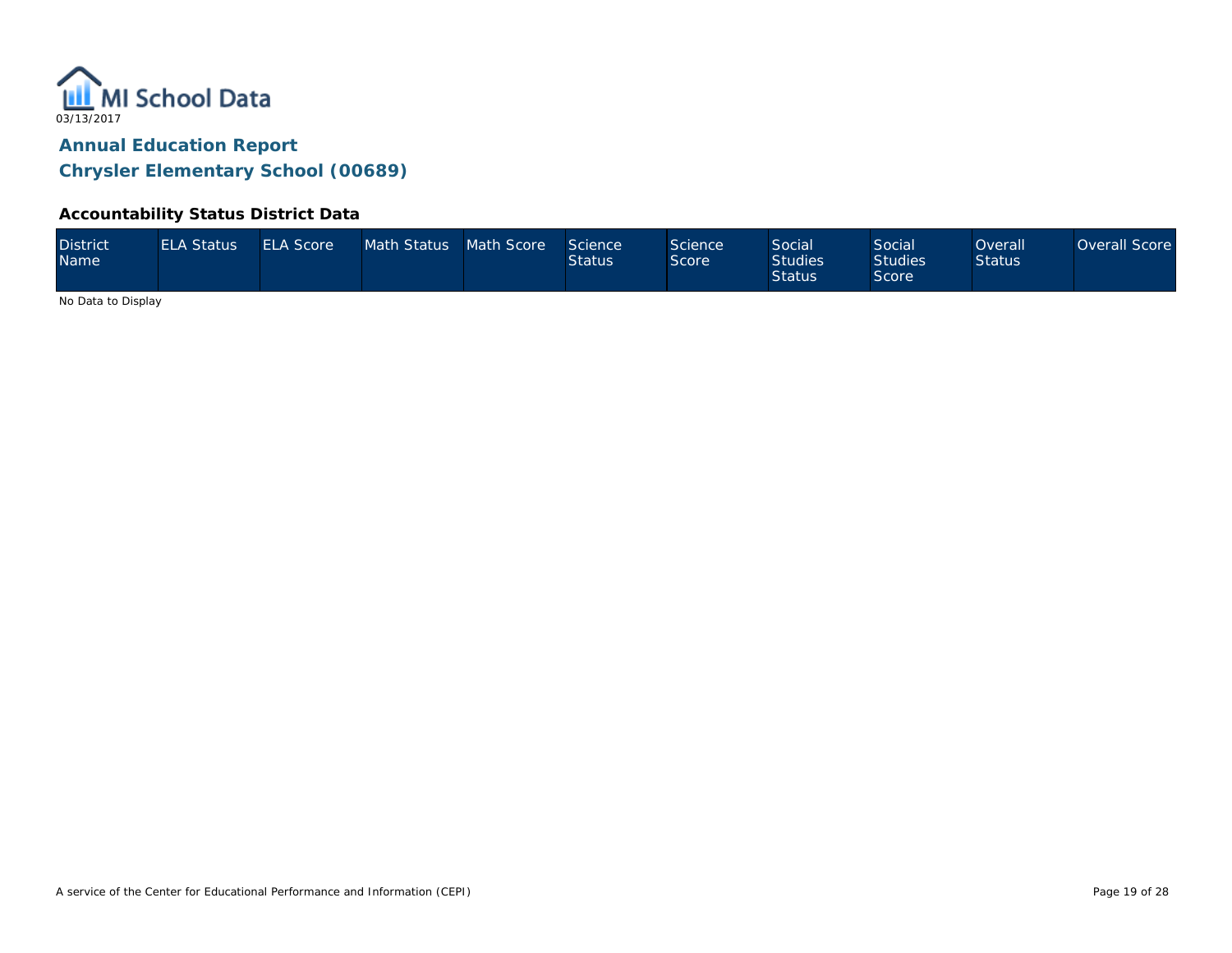

#### **Accountability Status School Data**

| School Name ELA Status           |         | <b>ELA Score</b> | Math Status | Math Score | Science<br><b>Status</b> | <b>Science</b><br>Score | Social<br><b>Studies</b><br><b>Status</b> | Social<br><b>Studies</b><br>Score | Overall<br><b>Status</b> | Overall Score |
|----------------------------------|---------|------------------|-------------|------------|--------------------------|-------------------------|-------------------------------------------|-----------------------------------|--------------------------|---------------|
| Chrysler<br>Elementary<br>School | l Green |                  | Green       |            | Green                    |                         | Green                                     |                                   | Lime                     | 22            |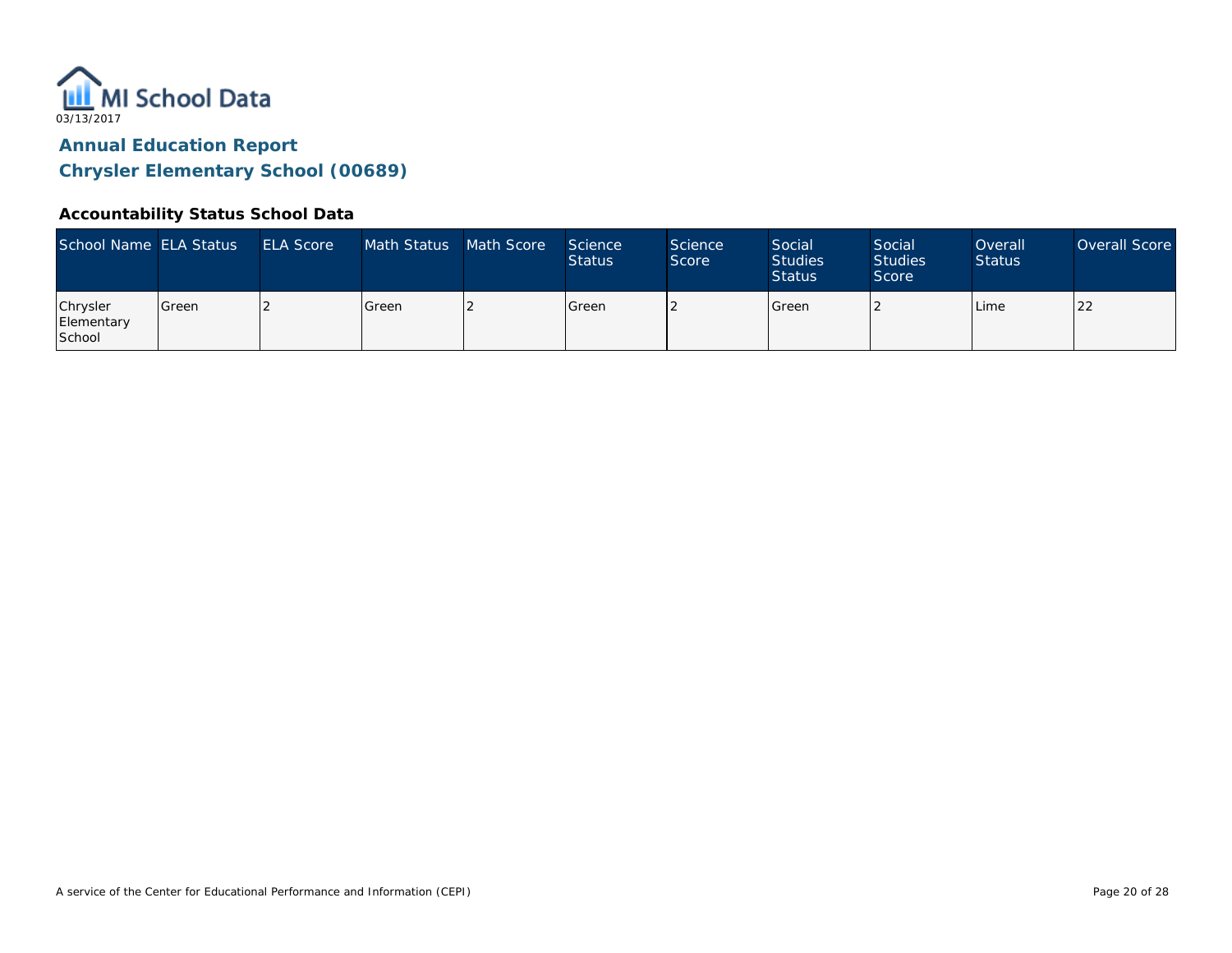

## **Teacher Quality - Qualification**

|                                                                                                              | Other | B.A. | MA. | P.H.D. |
|--------------------------------------------------------------------------------------------------------------|-------|------|-----|--------|
| Professional<br>Qualifications of All Public<br>Elementary and<br>Secondary School<br>Teachers in the School |       |      |     |        |

*Professional Qualifications are defined by the State and may include information such as the degrees of public school teachers (e.g., percentage of teachers with Bachelors Degrees or Masters Degrees) or the percentage of fully certified teachers*

#### **Teacher Quality - Class**

|                                                                                                                                        | School Aggregate | <b>High-Poverty Schools</b> | Low-Poverty Schools |
|----------------------------------------------------------------------------------------------------------------------------------------|------------------|-----------------------------|---------------------|
| Percentage of Core Academic<br>Subject Elementary and<br>Secondary School Classes not<br>Taught by Highly Qualified<br><b>Teachers</b> | $0.0\%$          | N/A                         | N/A                 |

#### **Teacher Quality - Provisional**

|                                                                                                                    | Certification Percent |
|--------------------------------------------------------------------------------------------------------------------|-----------------------|
| Percentage of Public Elementary and Secondary School Teachers   0.0%<br>in the School with Emergency Certification |                       |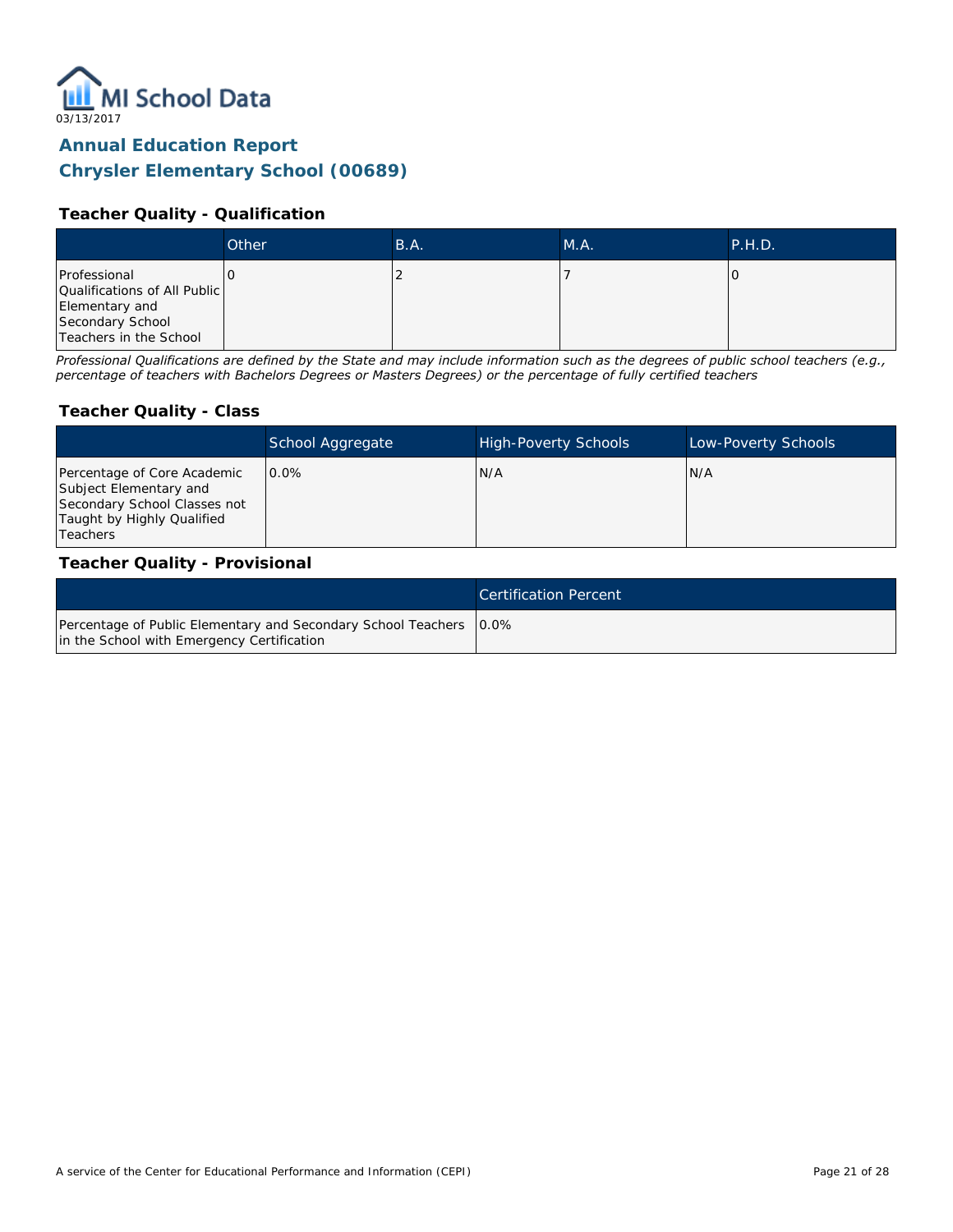

#### **NAEP Grade 4 Math**

|                                                                                                                                                                                                    | Percent of<br><b>Students</b> | Percent below<br><b>Basic</b>      | Percent Basic                                         | Percent Proficient                                             | Percent Advanced                                      |
|----------------------------------------------------------------------------------------------------------------------------------------------------------------------------------------------------|-------------------------------|------------------------------------|-------------------------------------------------------|----------------------------------------------------------------|-------------------------------------------------------|
| All Students                                                                                                                                                                                       | 100                           | 23                                 | 77                                                    | 34                                                             | 5                                                     |
| Male<br>Female                                                                                                                                                                                     | 51<br>49                      | 22<br>23                           | 78<br>77                                              | 36<br>32                                                       | 6<br>$\overline{4}$                                   |
| National Lunch<br>Program Eligibility<br>Eligible<br>Not Eligible<br>Info not available                                                                                                            | 47<br>53<br>#                 | 36<br>10<br>$\ddagger$             | 64<br>90<br>$\ddagger$                                | 17<br>49<br>$\ddagger$                                         | 9<br>$\ddagger$                                       |
| Race/Ethnicity<br>White<br><b>Black or African</b><br>American<br>Hispanic<br>Asian<br>American Indian or<br>Alaska Native<br>Native Hawaiian or<br>Other Pacific<br>Islander<br>Two or More Races | 72<br>15<br>6<br>#<br>3       | 15<br>53<br>38<br>11<br>$\ddagger$ | 85<br>47<br>62<br>89<br>ŧ<br>$\ddagger$<br>$\ddagger$ | 39<br>10<br>21<br>58<br>$\ddagger$<br>$\ddagger$<br>$\ddagger$ | 5<br>8#35<br>3<br>19<br>$\ddagger$<br>$\ddagger$<br>‡ |
| Student classified as<br>having a disability<br><b>SD</b><br>Not SD                                                                                                                                | 12<br>88                      | 47<br>19                           | 53<br>81                                              | 14<br>37                                                       | 5                                                     |
| Student is an English<br>Language Learner<br><b>ELL</b><br>Not ELL                                                                                                                                 | 5<br>95                       | 42<br>22                           | 58<br>78                                              | 16<br>35                                                       | 5                                                     |

*‡ Reporting Standards not met. Note: Observed differences are not necessarily statistically significant. Detail may not sum to total because of rounding. SOURCE: U.S. Department of Education. Institute for Education Sciences. National Center for Education Statistics. National Assessment of Educational Progress (NAEP) 2015 Mathematics Achievement.*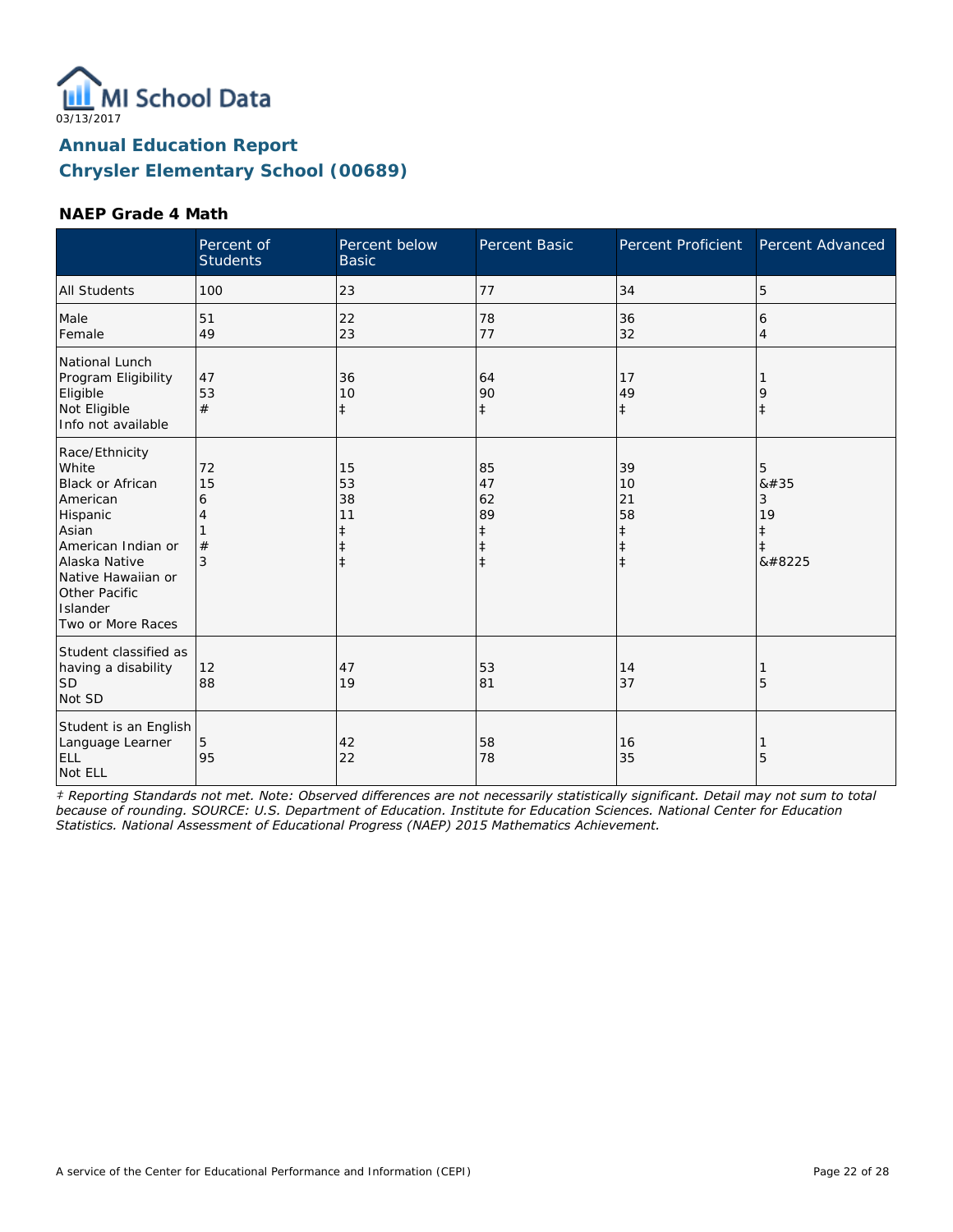

#### **NAEP Grade 8 Math**

|                                                                                                                                                                                             | Percent of<br><b>Students</b>             | Percent below<br><b>Basic</b>                         | Percent Basic                                                  | Percent Proficient                              | Percent Advanced                 |
|---------------------------------------------------------------------------------------------------------------------------------------------------------------------------------------------|-------------------------------------------|-------------------------------------------------------|----------------------------------------------------------------|-------------------------------------------------|----------------------------------|
| <b>All Students</b>                                                                                                                                                                         | 100                                       | 32                                                    | 39                                                             | 22                                              | 7                                |
| Male<br>Female                                                                                                                                                                              | 51<br>49                                  | 31<br>34                                              | 39<br>39                                                       | 23<br>21                                        | 6                                |
| National Lunch<br>Program Eligibility<br>Eligible<br>Not Eligible<br>Info not available                                                                                                     | 45<br>55<br>#                             | 48<br>19<br>$\ddagger$                                | 39<br>40<br>$\ddagger$                                         | 12<br>30<br>$\ddagger$                          | 2<br>11<br>$\ddagger$            |
| Race/Ethnicity<br>White<br>Black or African<br>American<br>Hispanic<br>Asian<br>American Indian or<br>Alaska Native<br>Native Hawaiian or<br>Other Pacific<br>Islander<br>Two or More Races | 69<br>20<br>4<br>3<br>#<br>$\overline{2}$ | 23<br>66<br>38<br>11<br>ŧ<br>$\ddagger$<br>$\ddagger$ | 43<br>29<br>44<br>18<br>$\ddagger$<br>$\ddagger$<br>$\ddagger$ | 26<br>5<br>15<br>39<br>$\ddagger$<br>$\ddagger$ | $^{\#}$<br>4<br>32<br>$\ddagger$ |
| Student classified as<br>having a disability<br><b>SD</b><br>Not SD                                                                                                                         | 11<br>89                                  | 77<br>27                                              | 19<br>41                                                       | 3<br>24                                         | #<br>7                           |
| Student is an English<br>Language Learner<br>ELL<br>Not ELL                                                                                                                                 | 3<br>97                                   | 54<br>32                                              | 33<br>39                                                       | 11<br>22                                        | 2<br>$\overline{7}$              |

*‡ Reporting Standards not met. NOTE: Observed differences are not necessarily statistically significant. Detail may not sum to total because of rounding. SOURCE: U.S. Department of Education. Institute for Education Sciences. National Center for Education Statistics. National Assessment of Educational Progress (NAEP) 2015 Mathematics Achievement.*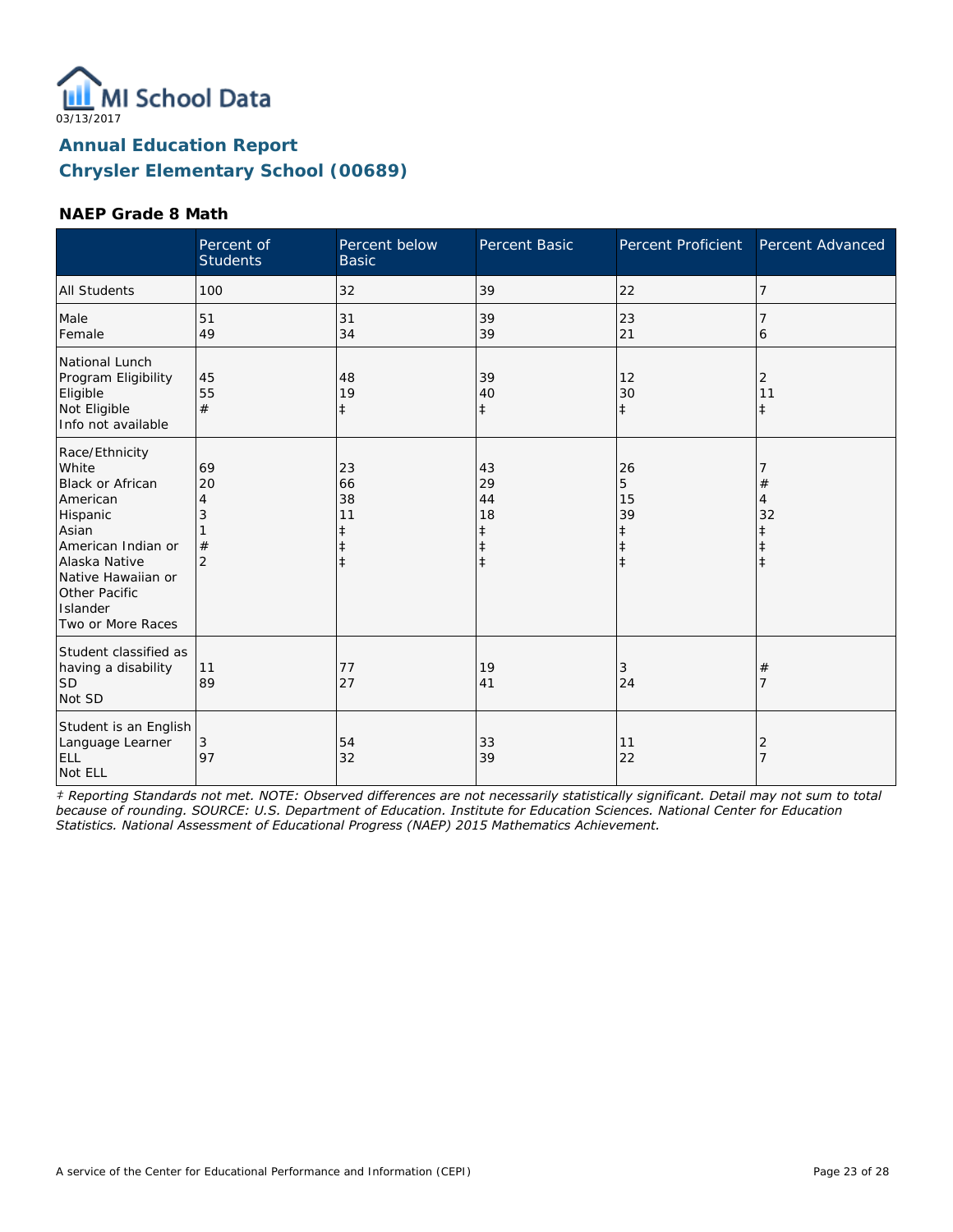

#### **NAEP Grade 12 Math**

|                                                                                                                                                                                                    | Percent of<br><b>Students</b>  | Percent below<br><b>Basic</b>                            | Percent Basic                       | Percent Proficient                       | Percent Advanced      |
|----------------------------------------------------------------------------------------------------------------------------------------------------------------------------------------------------|--------------------------------|----------------------------------------------------------|-------------------------------------|------------------------------------------|-----------------------|
| <b>All Students</b>                                                                                                                                                                                | 100                            | 34                                                       | 41                                  | 23                                       | 2                     |
| Male<br>Female                                                                                                                                                                                     | 51<br>49                       | 32<br>35                                                 | 41<br>42                            | 26<br>22                                 |                       |
| National Lunch<br>Program Eligibility<br>Eligible<br>Not Eligible<br>Info not available                                                                                                            | 35<br>64<br>$\Omega$           | 54<br>22<br>$\mathbf{O}$                                 | 37<br>44<br>O                       | 9<br>32<br>$\mathbf{O}$                  | O<br>2<br>$\Omega$    |
| Race/Ethnicity<br>White<br><b>Black or African</b><br>American<br>Hispanic<br>Asian<br>American Indian or<br>Alaska Native<br>Native Hawaiian or<br>Other Pacific<br>Islander<br>Two or More Races | 76<br>14<br>5<br>3<br>$\Omega$ | 26<br>68<br>58<br>26<br>$\mathbf{O}$<br>0<br>$\mathbf 0$ | 42<br>27<br>33<br>32<br>0<br>0<br>0 | 30<br>5<br>9<br>35<br>0<br>0<br>$\Omega$ | 2<br>Ω<br>Ω<br>0<br>Ω |
| Student classified as<br>having a disability<br><b>SD</b><br>Not SD                                                                                                                                | 9<br>91                        | 78<br>30                                                 | 19<br>43                            | 3<br>25                                  | O<br>2                |
| Student is an English<br>Language Learner<br>ELL<br>Not ELL                                                                                                                                        | 2<br>98                        | 0<br>33                                                  | 0<br>41                             | 0<br>24                                  | 0<br>2                |

*‡ Reporting Standards not met. NOTE: Observed differences are not necessarily statistically significant. Detail may not sum to total because of rounding. SOURCE: U.S. Department of Education. Institute for Education Sciences. National Center for Education Statistics. National Assessment of Educational Progress (NAEP) 2015 Mathematics Achievement.*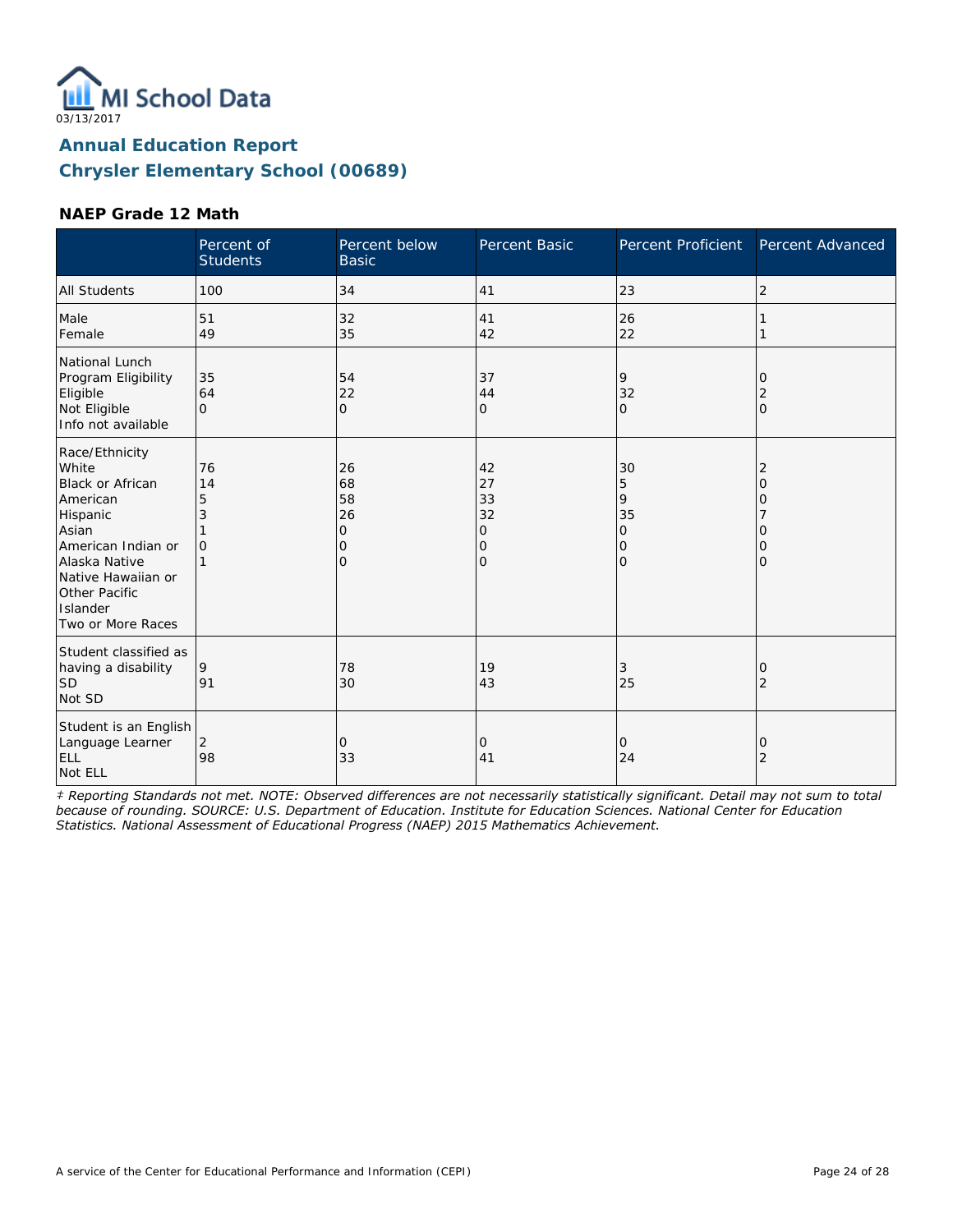

#### **NAEP Grade 4 Reading**

|                                                                                                                                                                                             | Percent of<br><b>Students</b> | Percent below<br><b>Basic</b>                 | Percent Basic                                          | Percent Proficient                           | Percent Advanced                |
|---------------------------------------------------------------------------------------------------------------------------------------------------------------------------------------------|-------------------------------|-----------------------------------------------|--------------------------------------------------------|----------------------------------------------|---------------------------------|
| <b>All Students</b>                                                                                                                                                                         | 100                           | 37                                            | 63                                                     | 29                                           | 5                               |
| Male<br>Female                                                                                                                                                                              | 50<br>50                      | 39<br>34                                      | 61<br>66                                               | 26<br>31                                     | 5<br>6                          |
| National Lunch<br>Program Eligibility<br>Eligible<br>Not Eligible<br>Info not available                                                                                                     | 48<br>52<br>#                 | 50<br>24<br>$\ddagger$                        | 50<br>76<br>$\ddagger$                                 | 16<br>40<br>$\ddagger$                       | 8<br>$\ddagger$                 |
| Race/Ethnicity<br>White<br>Black or African<br>American<br>Hispanic<br>Asian<br>American Indian or<br>Alaska Native<br>Native Hawaiian or<br>Other Pacific<br>Islander<br>Two or More Races | 72<br>14<br>6<br>#<br>3       | 32<br>66<br>49<br>16<br>ŧ<br>$\ddagger$<br>30 | 68<br>34<br>51<br>84<br>$\ddagger$<br>$\ddagger$<br>70 | 32<br>9<br>17<br>49<br>‡<br>$\ddagger$<br>37 | 6<br>15<br>ŧ<br>$\ddagger$<br>8 |
| Student classified as<br>having a disability<br><b>SD</b><br>Not SD                                                                                                                         | 12<br>88                      | 76<br>32                                      | 24<br>68                                               | 7<br>31                                      | #<br>6                          |
| Student is an English<br>Language Learner<br>ELL<br>Not ELL                                                                                                                                 | 4<br>96                       | 52<br>36                                      | 48<br>64                                               | 16<br>29                                     | 2<br>5                          |

*# Rounds to zero*

*‡ Reporting Standards not met. NOTE: Observed differences are not necessarily statistically significant. Detail may not sum to total because of rounding. SOURCE: U.S. Department of Education, Institute of Education Sciences, National Center for Education Statistics, National Assessment of Educational Progress (NAEP), 2015 Reading Assessment.*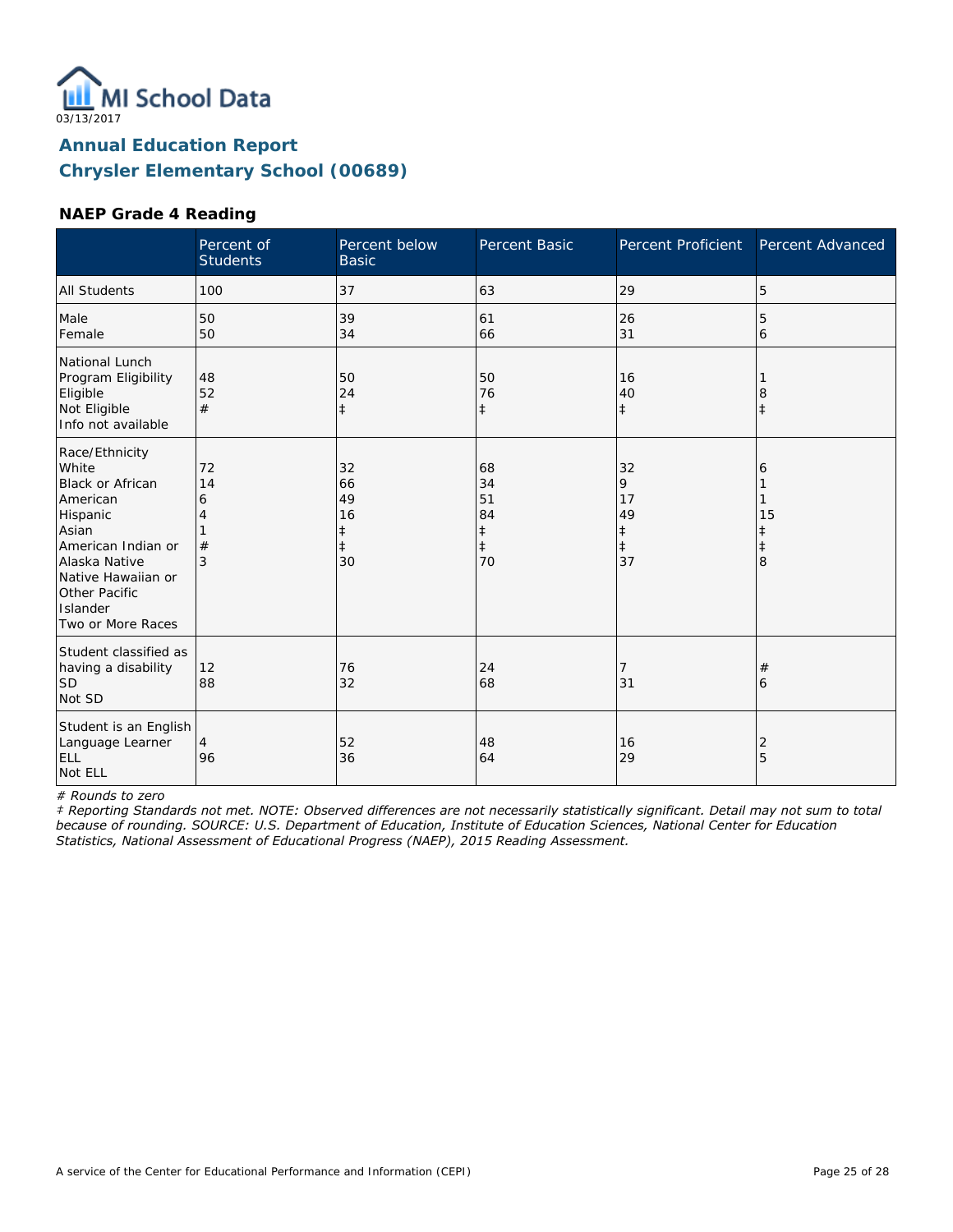

### **NAEP Grade 8 Reading**

|                                                                                                                                                                                          | Percent of<br><b>Students</b>        | Percent below<br><b>Basic</b>                    | Percent Basic                                    | Percent Proficient                              | Percent Advanced                        |
|------------------------------------------------------------------------------------------------------------------------------------------------------------------------------------------|--------------------------------------|--------------------------------------------------|--------------------------------------------------|-------------------------------------------------|-----------------------------------------|
| <b>All Students</b>                                                                                                                                                                      | 100                                  | 24                                               | 44                                               | 29                                              | 3                                       |
| Male<br>Female                                                                                                                                                                           | 51<br>49                             | 29<br>20                                         | 45<br>42                                         | 25<br>34                                        | 2<br>$\overline{4}$                     |
| National Lunch<br>Program Eligibility<br>Eligible<br>Not Eligible<br>Info not available                                                                                                  | 45<br>55<br>#                        | 37<br>14<br>$\ddagger$                           | 45<br>43<br>$\ddagger$                           | 17<br>39<br>$\ddagger$                          | $\ddagger$                              |
| Race/Ethnicity<br>White<br><b>Black or Afican</b><br>American<br>Hispanic<br>Asian/Native<br>Hawaiian or Pacific<br>Islander<br>American Indian or<br>Alaska Native<br>Two or More Races | 69<br>20<br>4<br>3<br>$\overline{2}$ | 18<br>47<br>27<br>13<br>$\ddagger$<br>$\ddagger$ | 44<br>44<br>41<br>35<br>$\ddagger$<br>$\ddagger$ | 34<br>9<br>29<br>41<br>$\ddagger$<br>$\ddagger$ | 3<br>8#35<br>3<br>10<br>ŧ<br>$\ddagger$ |
| Student classified as<br>having a disability<br> SD<br>Not SD                                                                                                                            | 10<br>90                             | 64<br>20                                         | 30<br>45                                         | 5<br>32                                         | $^{\#}$<br>3                            |
| Student is an English<br>Language Learner<br>ELL<br>Not ELL                                                                                                                              | 3<br>97                              | 57<br>23                                         | 37<br>44                                         | 6<br>30                                         | $^{\#}$<br>3                            |

*# Rounds to zero*

*‡ Reporting Standards not met. NOTE: Observed differences are not necessarily statistically significant. Detail may not sum to total because of rounding. SOURCE: U.S. Department of Education, Institute of Education Sciences, National Center for Education Statistics, National Assessment of Educational Progress (NAEP), 2015 Reading Assessment.*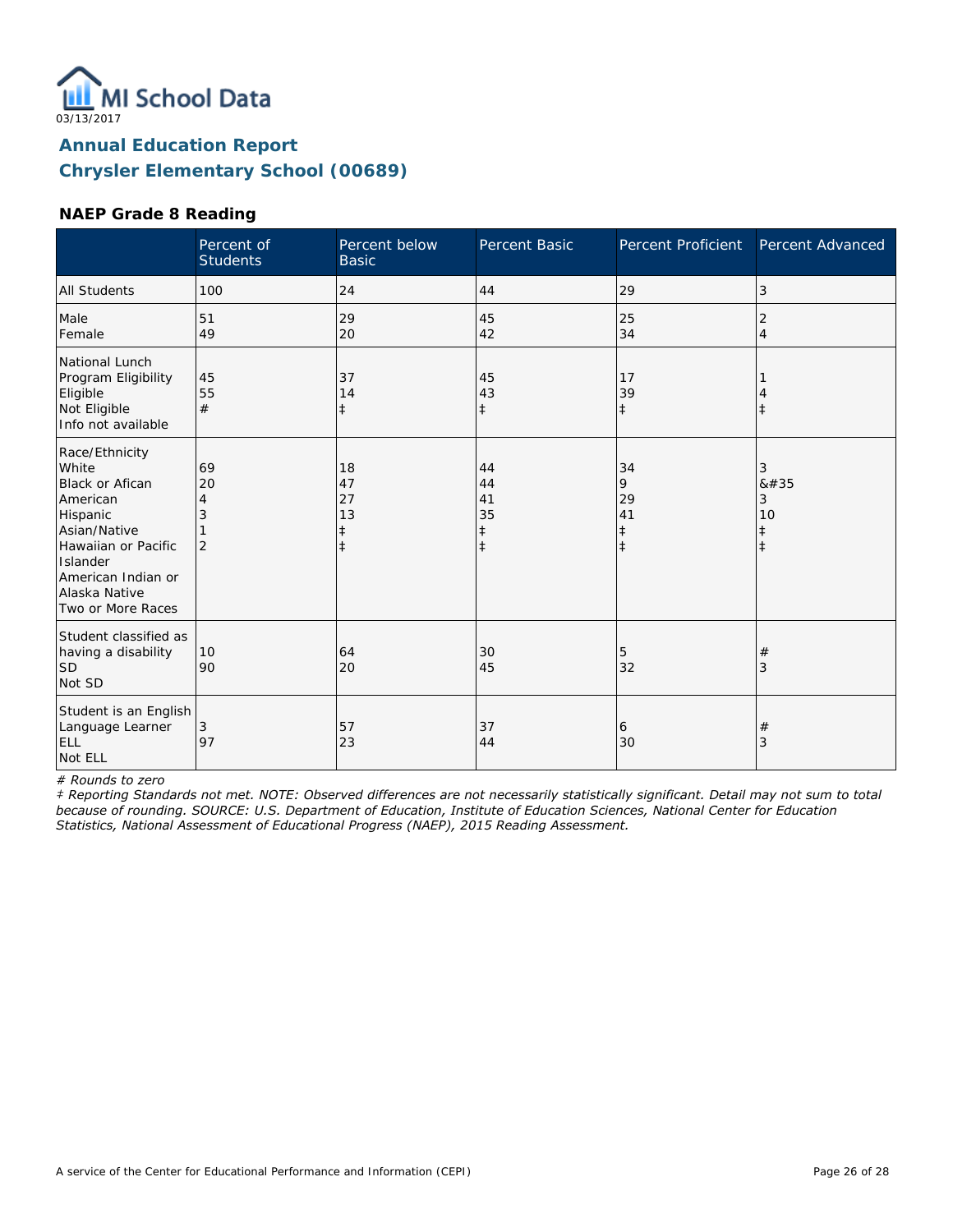

#### **NAEP Grade 12 Reading**

|                                                                                                                                                                                             | Percent of<br><b>Students</b>              | Percent below<br><b>Basic</b>                    | Percent Basic                                    | <b>Percent Proficient</b>            | Percent Advanced                   |
|---------------------------------------------------------------------------------------------------------------------------------------------------------------------------------------------|--------------------------------------------|--------------------------------------------------|--------------------------------------------------|--------------------------------------|------------------------------------|
| <b>All Students</b>                                                                                                                                                                         | 100                                        | 26                                               | 5                                                | 27                                   | 5                                  |
| Male<br>Female                                                                                                                                                                              | 50<br>50                                   | 31<br>20                                         | 37<br>37                                         | 28<br>37                             | 4<br>6                             |
| National Lunch<br>Program Eligibility<br>Eligible<br>Not Eligible<br>Info not available                                                                                                     | 35<br>64<br>1                              | 37<br>19<br>$\mathbf{O}$                         | 39<br>36<br>O                                    | 22<br>38<br>$\mathbf{O}$             | 2<br>O                             |
| Race/Ethnicity<br>White<br>Black or African<br>American<br>Hispanic<br>Asian<br>American Indian or<br>Alaska Native<br>Native Hawaiian or<br>Other Pacific<br>Islander<br>Two or More Races | 76<br>14<br>5<br>3<br>$\Omega$<br>$\Omega$ | 20<br>52<br>34<br>21<br>0<br>0<br>$\overline{O}$ | 38<br>36<br>44<br>26<br>0<br>0<br>$\overline{O}$ | 36<br>12<br>21<br>41<br>0<br>0<br>lo | 6<br>0<br>12<br>0<br>0<br>$\Omega$ |
| Student classified as<br>having a disability<br><b>SD</b><br>Not SD                                                                                                                         | 93                                         | 66<br>23                                         | 25<br>38                                         | 8<br>34                              | 5                                  |
| Student is an English<br>Language Learner<br>ELL<br>Not ELL                                                                                                                                 | 2<br>98                                    | 0<br>25                                          | 0<br>37                                          | 0<br>33                              | 0<br>5                             |

*# Rounds to zero*

*‡ Reporting Standards not met. NOTE: Observed differences are not necessarily statistically significant. Detail may not sum to total because of rounding. SOURCE: U.S. Department of Education, Institute of Education Sciences, National Center for Education Statistics, National Assessment of Educational Progress (NAEP), 2015 Reading Assessment.*